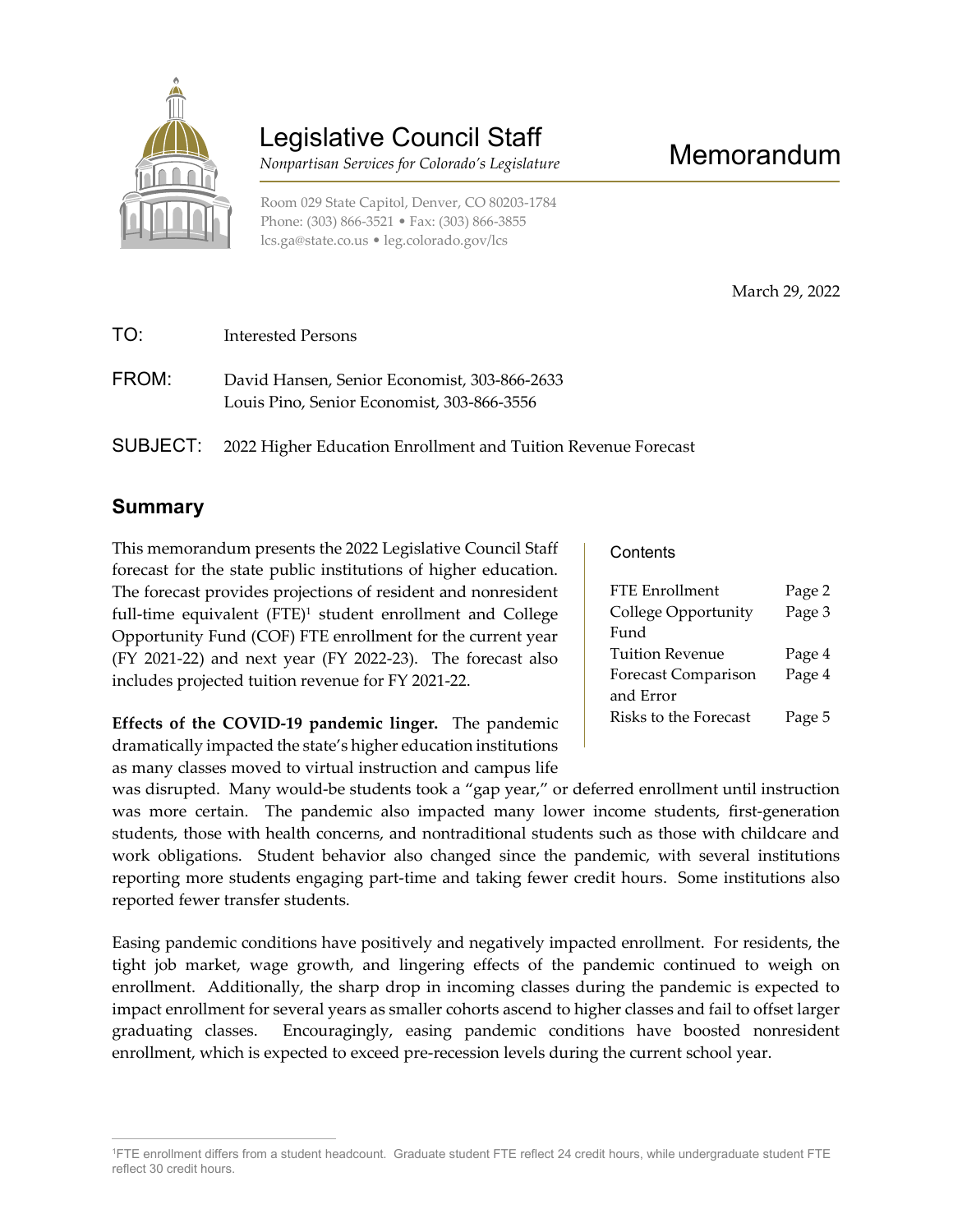Forecast summary. Total enrollment in Colorado's state-administered colleges and universities is expected to decline 1.1 percent (1,915 FTE) this fiscal year (Figure 1, left axis), following a 4.3 percent decline in FY 2020-21. In FY 2022-23, enrollment is expected to fall another 0.4 percent (762 FTE), remaining well below pre-pandemic levels. However, total tuition revenue is expected to increase 2.4 percent in FY 2021-22 as tuition rate increases for most institutions offset the decline in enrollment (Figure 1, right axis).

Table 1 reports FTE resident and nonresident enrollment by governing board for the ten state-administered higher education institutions in Colorado. Additionally, projections for the state's two local district colleges, Aims Community College and Colorado Mountain College, are shown for informational purposes. Table 2 summarizes the tuition revenue forecast by governing board for the current FY 2021-22. Per pupil tuition revenue is also summarized in Table 2. Tuition revenue projections for FY 2022-23 are excluded as the General Assembly and/or governing boards have not yet determined rate increases for the 2022-23 academic year.



Figure 1 Total Higher Education Enrollment and Tuition Revenue

Source: Department of Higher Education; Legislative Council Staff forecast for FY 2021-22 and FY 2022-23. \*Tuition revenue projections are not shown for FY 2022-23 as tuition rate increases have not yet been determined.

Note: Enrollment excludes local district colleges and private universities. Graduate student FTE reflect 24 credit hours, while undergraduate student FTE reflect 30 credit hours.

### FTE Enrollment

Undergraduate enrollment experienced the greatest pandemic-related impacts in FY 2020-21 as students deferred or took a gap year awaiting greater certainty on the economy, job prospects, and the likelihood of in-person instruction and the true "college experience" (Figure 2, left). The pandemic recession and public health restrictions disproportionately impacted first-generation students, lower-income students, those with child-care responsibilities, or higher risk health concerns.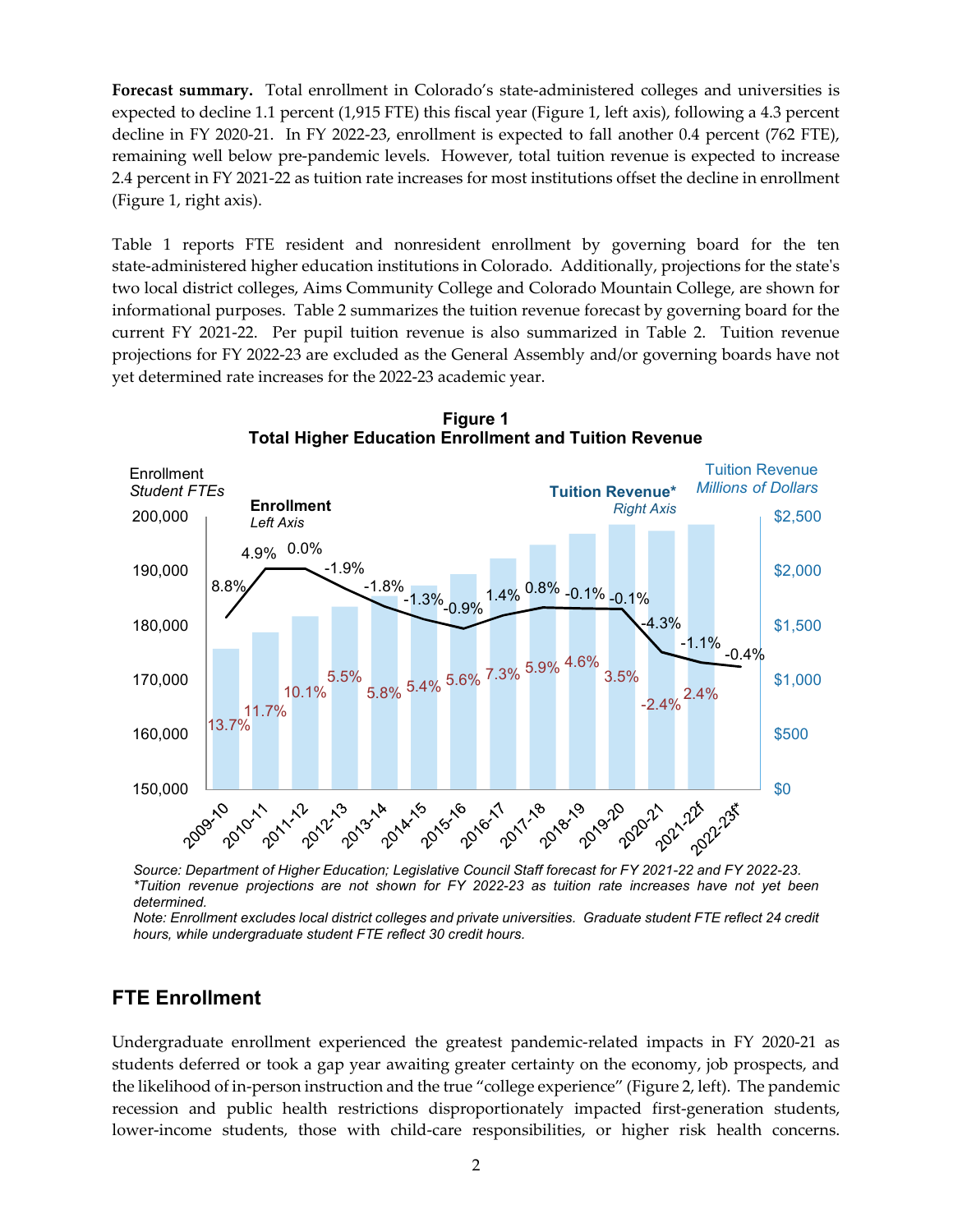Undergraduate enrollment fell again in FY 2021-22, largely due to continued declines in resident enrollment that offset a rebound in nonresident enrollment.

FTE enrollment was impacted by both head count and average credit-hour loads. Notably, head counts were impacted by the large drop in first-time freshman during the 2020-21 school year that continued to put downward pressure on enrollment as this cohort moved into their sophomore year.

Institutions were also impacted by lower numbers of transfer students. While retention rates have held up for the most part, FTE enrollment was also impacted by higher numbers of part-time students and lower credit-hour loads compared with pre-pandemic cohorts, a trend that was reported by several institutions.

Contrary to undergraduate enrollment, graduate resident and nonresident enrollment grew in FY 2020-21, potentially reflecting more traditional economic influences on enrollment as unemployment increased dramatically and individuals reevaluated career paths. Likewise, the rapid recovery, strong wage growth, and ample job opportunities may be dampening resident graduate enrollment in the current FY 2021-22 school year. While resident graduate enrollment is expected to contract modestly, nonresident graduate enrollment is expected to increase nearly 10 percent in the current school year (Figure 2, right), boosted in part by a return of international students.



Source: Department of Higher Education; Legislative Council Staff forecast for FY 2021-22 and FY 2022-23. Note: Enrollment excludes local district colleges and private universities. Graduate student FTE reflect 24 credit hours, while undergraduate student FTE reflect 30 credit hours.

## College Opportunity Fund

Stipends from the College Opportunity Fund (COF) are available to resident undergraduate students enrolling at state-administered institutions and selected private universities. For FY 2021-22, COF stipends are equal to \$94 per credit hour, a level set by the General Assembly. Reduced COF stipends of \$47 per credit hour are available to students who qualify for the federal Pell grant and who are studying at three private universities in the state: Colorado Christian University, Regis University, and the University of Denver.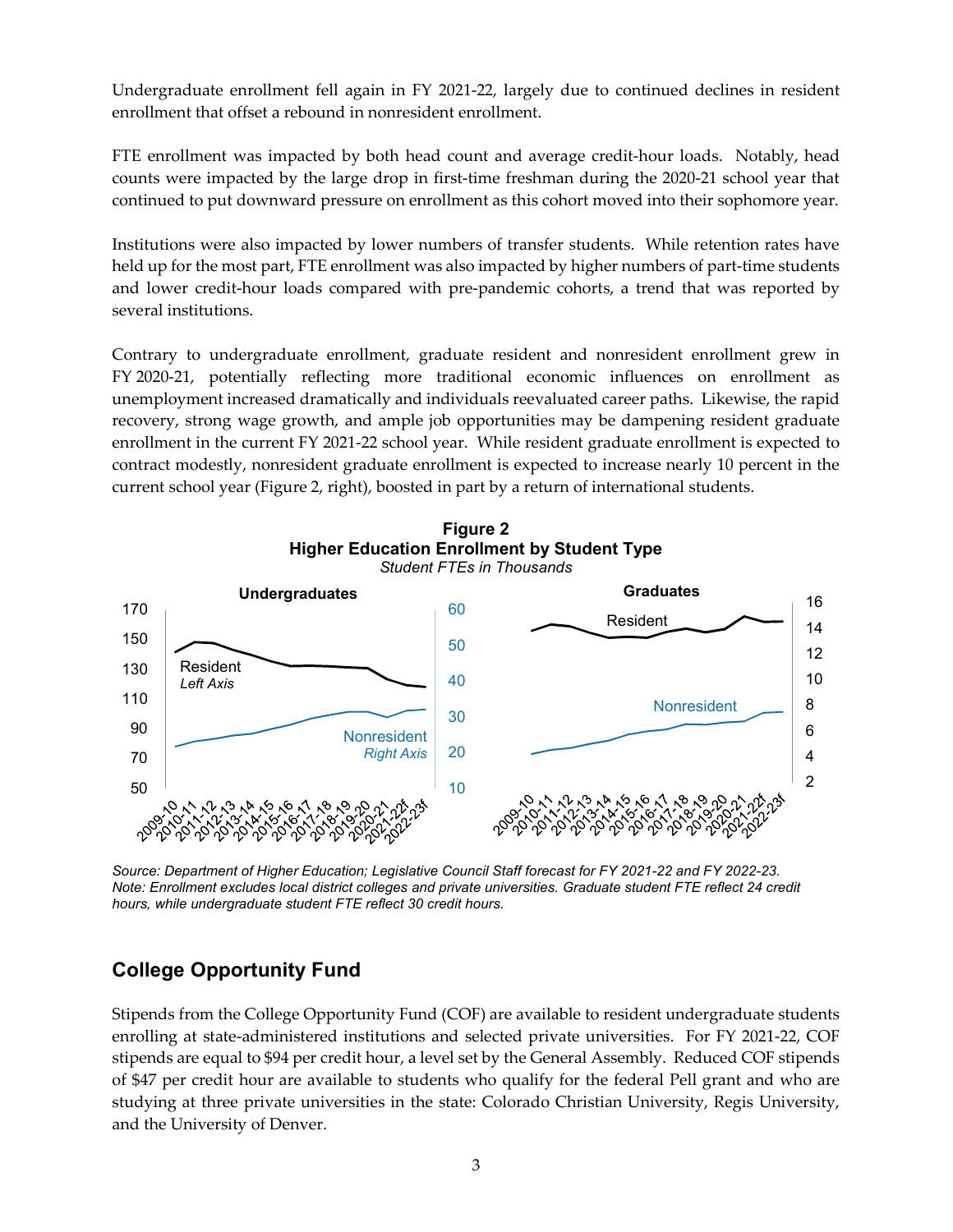Expectations for FTE enrollment among students who are awarded COF stipends for public Colorado institutions are summarized in Table 1. In general, COF FTE enrollment rises and falls with resident undergraduate student enrollment. Students must apply to receive a stipend, and the stipend is limited to 145 credit hours during a student's lifetime. Because of these requirements, COF FTE enrollment is lower than resident undergraduate enrollment for most colleges and universities.

### Tuition Revenue

Table 2 presents a history and expectations for tuition revenue by governing board. In FY 2021-22, total tuition revenue is expected to exceed \$2.4 billion, up 2.4 percent from the prior fiscal year. The General Assembly and/or governing boards have not yet determined tuition rates for FY 2022-23. Therefore, this forecast excludes tuition revenue projections for the next fiscal year.

Changes in tuition revenue are primarily driven by FTE enrollment and tuition rate increases. With the exception of the Community College System, most institutions raised base tuition rates for both resident and nonresident undergraduates and graduates in FY 2021-22. Tuition rate structures also impact tuition revenue. Structures may include: differential tuition, where some programs (e.g., business and engineering) or some cohorts (e.g., incoming freshman classes or concurrent enrollment) have higher or lower rates than others; tuition windows, where students pay the same amount of tuition regardless of the number of classes taken for a certain window of credit hours; and tuition locks that guarantee the same tuition from initial enrollment to graduation. For some institutions and/or programs, online enrollment has lower tuition rates than in-person instruction.

Another factor influencing tuition was a shift of nonresident students to extended enrollment as classes pivoted to virtual education, a lower-cost option for remote coursework. Lastly, some institutions have experienced rapid growth in programs such as the Western Undergraduate Exchange (WUE) that caps nonresident undergraduate tuition at 150 percent of in-state tuition. While online enrollment, extended enrollment, and caps on nonresident tuition put downward pressure on average nonresident tuition in the current fiscal year, robust enrollment and flagging resident enrollment increased the share of total revenue attributable to nonresidents. In FY 2021-22, nonresidents are expected to account for 46.7 percent of total tuition revenue, a historic high.

Per pupil tuition. In FY 2021-22, resident per pupil tuition for all governing boards is expected to average \$9,649, up 3.1 percent from the prior year. These figures reflect both undergraduate and graduate students. Nonresident per pupil tuition is expected to average \$28,916 per pupil in the current year, down 1.2 percent from FY 2020-21. Per pupil tuition and tuition rate increases vary across institutions, as shown in Table 2.

## Forecast Comparison and Error

Actual enrollment for FY 2020-21 came in 819 FTE (0.5 percent) higher than the 2021 Legislative Council Staff forecast. For FY 2021-22, enrollment expectations have been revised down by 1.5 percent, or 2,719 FTE, from the forecast published last year as resident enrollment contracted contrary to expectations. Actual tuition revenue for FY 2020-21 totaled \$2,371.7 million, \$53.3 million above the 2021 forecast. This represents a forecast error of 2.2 percent.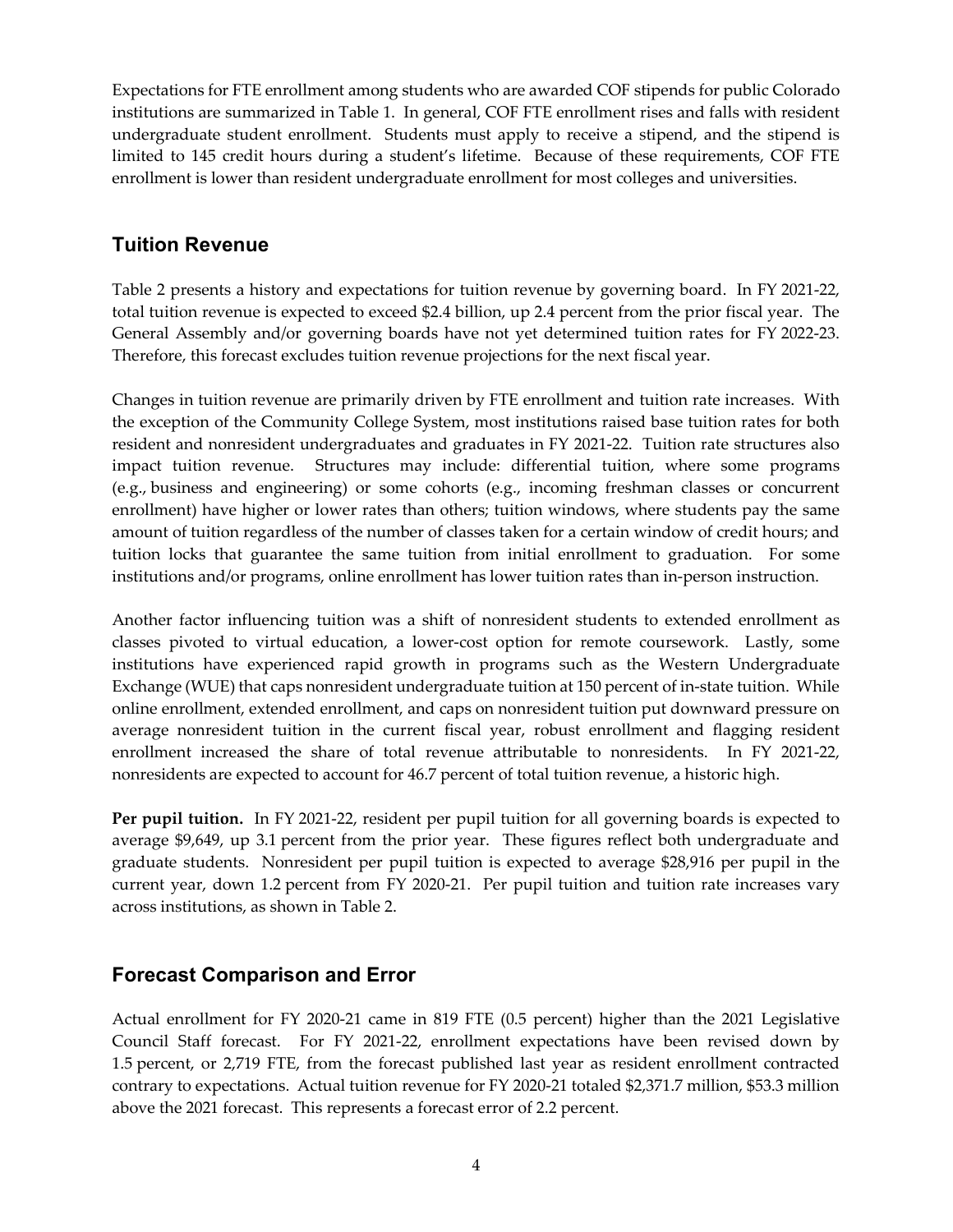### Risks to the Forecast

While pandemic conditions have vastly improved and the state's institutions have largely resumed many pre-pandemic campus functions, lingering impacts of the pandemic and the trajectory of the economic recovery remain significant risk factors to the forecast and result in heightened uncertainty. Largely, risks concern the trajectory of resident undergraduate students that comprised about 70 percent of FTE students in FY 2020-21.

Several institutions report ongoing concerns about enrollment among first-generation, lower income, and nontraditional students. Current risks for these populations appear weighted to the downside, and could impact enrollment for several years. In some cases, individuals in these student populations may have temporarily delayed plans for college attendance. However, others may permanently forego higher education.

Additional downside risks to enrollment include higher tuition and fees, reduced financial aid, and heightened competition with out-of-state schools. During the pandemic induced recession and subsequent recovery, many schools delayed tuition increases and increased financial support for many students. Colleges utilized both federal and state support to offer grants, child care, student debt forgiveness, and programmatic funding. However, colleges have resumed raising base tuition rates and sources of one-time financial aid will wane, factors that could further depress student enrollment through the next school year.

Economic activity represents both upside and downside risk to the forecast. Economic activity has traditionally been the biggest driver of higher education enrollment, with depressed activity boosting enrollment and strengthening activity dampening it. Throughout the recovery, downside risks to enrollment have been realized with the rapid improvement in labor markets, federal stimulus, and strong wage growth. On the downside, stronger than expected economic growth over the next year could further depress enrollment. However, near-term risks to the economic forecast are weighted to the downside as the war in Ukraine threatens global economic growth and the Federal Reserve begins its path of monetary tightening. Worse than expected economic conditions could spur more students to reengage with the higher education system, especially if the surplus of job openings deteriorates and participants in the labor force find it difficult to meet career goals.

This forecast assumes current law. State and/or federal policy changes targeting college affordability, such as tuition, education cost assistance, or loan forgiveness could positively or negatively influence the forecast. Further, immigration policy changes could also impact nonresident student enrollment, resulting in better than expected growth in nonresident international students.

Lastly, the pandemic continues to represent a risk to the forecast. While policies and restrictions have eased and case counts have receded, unexpected resurgence of the pandemic could pose a downside risk to the forecast if it once again results in changes in instruction modality, campus activities, and enrollment behavior.

 $\sum_{S:\text{LCS}\backslash\text{MEMOS}\backslash 2022\backslash\text{R22-361\_Higher Education Foundation Fraction Forest}\backslash\text{R22-361\_Higher Education Introduction Function}$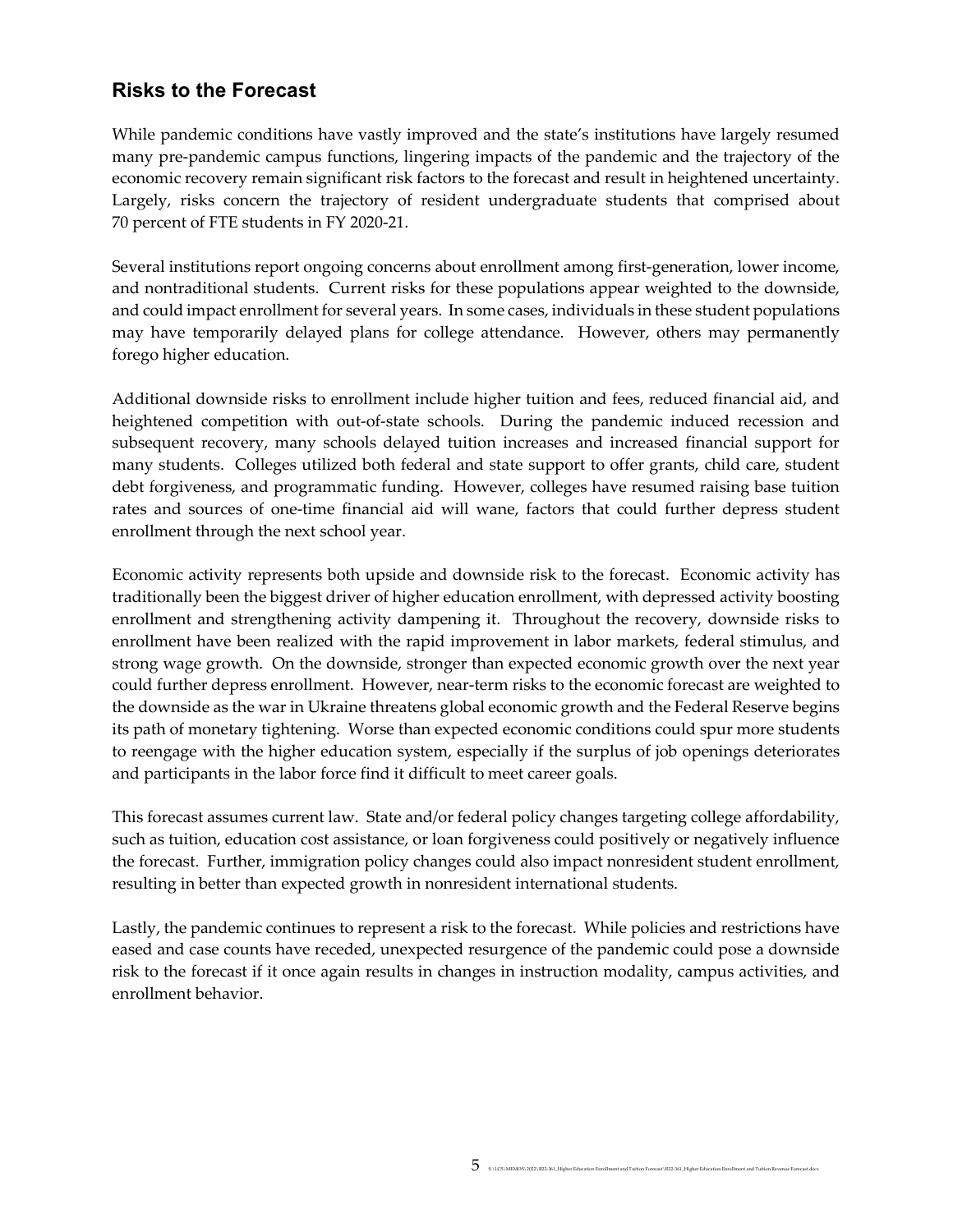#### **Table 1. Legislative Council Staff 2022 Forecast Colorado Public Higher Education Enrollment by Governing Board**

*Student Full-Time Equivalents (FTEs)*

|                    |                                  |         |                             |          |                                     |          |                                                    |         |                           |          | <b>Total Enrollment - All Students</b> |         |                               |          |                                    |          |                                           |          |               |         |                   |          |
|--------------------|----------------------------------|---------|-----------------------------|----------|-------------------------------------|----------|----------------------------------------------------|---------|---------------------------|----------|----------------------------------------|---------|-------------------------------|----------|------------------------------------|----------|-------------------------------------------|----------|---------------|---------|-------------------|----------|
|                    | <b>Adams State</b><br>University |         | Colorado Mesa<br>University |          | Metro State University<br>of Denver |          | <b>Western State</b><br><b>Colorado University</b> |         | Colorado State University |          | <b>Fort Lewis College</b>              |         | <b>Jniversity of Colorado</b> |          | <b>Colorado School</b><br>of Mines |          | <b>University of Northern</b><br>Colorado |          | <b>CCCOES</b> |         | <b>TOTAL</b>      |          |
| <b>Fiscal Year</b> | Enrollment                       | % chg.  | Enrollment                  | $%$ chg. | Enrollment                          | $%$ chg. | Enrollment                                         | % chg.  | Enrollment                | $%$ chg. | Enrollment                             | % chg.  | Enrollment                    | $%$ chg. | Enrollment                         | $%$ chg. | Enrollment                                | % chg.   | Enrollment    | % chg.  | <b>Enrollment</b> | $%$ chg. |
| 2009-10            | 2.252                            | 13.3%   | 5,909                       | 16.5%    | 17,321                              | 7.2%     | 1,851                                              | $-1.3%$ | 27,772                    | 3.5%     | 3,507                                  | $-0.7%$ | 50,865                        | 3.9%     | 4,867                              | 8.5%     | 10,160                                    | 2.5%     | 57,052        | 18.8%   | 181,555           | 8.8%     |
| 2010-11            | 2.427                            | 7.8%    | 6,730                       | 13.9%    | 17.789                              | 2.7%     | 1,855                                              | 0.2%    | 28,215                    | 1.6%     | 3.578                                  | 2.0%    | 51,258                        | 0.8%     | 5,052                              | 3.8%     | 10,260                                    | 1.0%     | 63,357        | 11.1%   | 190,521           | 4.9%     |
| 2011-12            | 2,583                            | 6.4%    | 7,299                       | 8.5%     | 17,333                              | $-2.6%$  | 1,798                                              | $-3.1%$ | 28,465                    | 0.9%     | 3,545                                  | $-0.9%$ | 51,558                        | 0.6%     | 5,276                              | 4.4%     | 10,316                                    | 0.5%     | 62,340        | $-1.6%$ | 190,514           | 0.0%     |
| 2012-13            | 2,579                            | $-0.2%$ | 7,633                       | 4.6%     | 16,926                              | $-2.3%$  | 1,792                                              | $-0.3%$ | 28,359                    | $-0.4%$  | 3,602                                  | 1.6%    | 51,333                        | $-0.4%$  | 5,455                              | 3.4%     | 10,193                                    | $-1.2%$  | 59,034        | $-5.3%$ | 186,905           | $-1.9%$  |
| 2013-14            | 2,575                            | $-0.1%$ | 7,784                       | 2.0%     | 16,565                              | $-2.1%$  | 1,823                                              | 1.7%    | 28,261                    | $-0.3%$  | 3,598                                  | $-0.1%$ | 51,761                        | 0.8%     | 5,524                              | 1.3%     | 9,632                                     | $-5.5%$  | 56,082        | $-5.0%$ | 183,604           | $-1.8%$  |
| 2014-15            | 2,536                            | $-1.5%$ | 7,414                       | $-4.8%$  | 16,111                              | $-2.7%$  | 2,028                                              | 11.2%   | 28,506                    | 0.9%     | 3,545                                  | $-1.5%$ | 53,196                        | 2.8%     | 5,748                              | 4.1%     | 9,144                                     | $-5.1%$  | 53,015        | $-5.5%$ | 181,241           | $-1.3%$  |
| 2015-16            | 2,483                            | $-2.1%$ | 7,752                       | 4.6%     | 15,420                              | $-4.3%$  | 2,099                                              | 3.5%    | 29,116                    | 2.1%     | 3.470                                  | $-2.1%$ | 54,208                        | 1.9%     | 5,809                              | 1.1%     | 8,940                                     | $-2.2%$  | 50,247        | $-5.2%$ | 179,544           | $-0.9%$  |
| 2016-17            | 2.518                            | 1.4%    | 7,829                       | 1.0%     | 15,299                              | $-0.8%$  | 2,196                                              | 4.6%    | 29,736                    | 2.1%     | 3.168                                  | $-8.7%$ | 56,548                        | 4.3%     | 5,822                              | 0.2%     | 8,990                                     | 0.6%     | 49,862        | $-0.8%$ | 181,968           | 1.4%     |
| 2017-18            | 2,405                            | $-4.5%$ | 7,786                       | $-0.5%$  | 15,251                              | $-0.3%$  | 2.119                                              | $-3.5%$ | 29,883                    | 0.5%     | 2,958                                  | $-6.6%$ | 58,313                        | 3.1%     | 6,014                              | 3.3%     | 8,989                                     | $0.0\%$  | 49,682        | $-0.4%$ | 183,400           | 0.8%     |
| 2018-19            | 2,269                            | $-5.7%$ | 7.743                       | $-0.5%$  | 15,108                              | $-0.9%$  | 2.170                                              | 2.4%    | 29,857                    | $-0.1%$  | 2,910                                  | $-1.6%$ | 59,560                        | 2.1%     | 5,916                              | $-1.6%$  | 8,693                                     | $-3.3%$  | 49,007        | $-1.4%$ | 183,231           | $-0.1%$  |
| 2019-20            | 2,261                            | $-0.3%$ | 7,673                       | $-0.9%$  | 14,588                              | $-3.4%$  | 2.193                                              | 1.1%    | 29.651                    | $-0.7%$  | 2,885                                  | $-0.8%$ | 59,749                        | 0.3%     | 6.405                              | 8.3%     | 8.321                                     | $-4.3%$  | 49,400        | 0.8%    | 183,126           | $-0.1%$  |
| 2020-21            | 2.342                            | 3.6%    | 7.436                       | $-3.1\%$ | 13,640                              | $-6.5%$  | 2.158                                              | $-1.6%$ | 27,953                    | $-5.7%$  | 2.916                                  | 1.1%    | 59,652                        | $-0.2%$  | 6.559                              | 2.4%     | 7.423                                     | $-10.8%$ | 45,148        | $-8.6%$ | 175,227           | $-4.3%$  |
| 2021-22            | 2.367                            | 1.1%    | 7.431                       | $-0.1%$  | 12,180                              | $-10.7%$ | 2.252                                              | 4.4%    | 27,985                    | 0.1%     | 2938.282                               | 0.8%    | 60,466                        | 1.4%     | 6,677                              | 1.8%     | 6,658                                     | $-10.3%$ | 44,356        | $-1.8%$ | 173,312           | $-1.1%$  |
| 2022-23            | 2.370                            | 0.1%    | 7.394                       | $-0.5%$  | 11.712                              | $-3.8%$  | 2.322                                              | 3.1%    | 27,978                    | $0.0\%$  | 2.989                                  | 1.7%    | 60,252                        | $-0.4%$  | 6.949                              | 4.1%     | 6.356                                     | $-4.5%$  | 44,228        | $-0.3%$ | 172,550           | $-0.4%$  |
| CAAGR*             |                                  | $-0.9%$ |                             | $-0.4%$  |                                     | $-4.0%$  |                                                    | 2.9%    |                           | $-0.1%$  |                                        | $-2.1%$ |                               | 1.8%     |                                    | 2.7%     |                                           | $-5.1%$  |               | $-3.2%$ |                   | $-0.9%$  |

|                    |                                         |         |                             |         |                                            |          |                                                    |         |                           |          | <b>Total Resident Enrollment</b> |          |                        |         |                                    |         |                                           |          |               |            |            |          |
|--------------------|-----------------------------------------|---------|-----------------------------|---------|--------------------------------------------|----------|----------------------------------------------------|---------|---------------------------|----------|----------------------------------|----------|------------------------|---------|------------------------------------|---------|-------------------------------------------|----------|---------------|------------|------------|----------|
|                    | <b>Adams State</b><br><b>University</b> |         | Colorado Mesa<br>University |         | <b>Metro State University</b><br>of Denver |          | <b>Western State</b><br><b>Colorado University</b> |         | Colorado State University |          | <b>Fort Lewis College</b>        |          | University of Colorado |         | <b>Colorado School</b><br>of Mines |         | <b>University of Northern</b><br>Colorado |          | <b>CCCOES</b> |            | TOTAL      |          |
| <b>Fiscal Year</b> | Enrollment                              | % chg.  | Enrollment                  | % cha.  | Enrollment                                 | % cha.   | Enrollment                                         | % chg.  | Enrollment                | $%$ chg. | <b>Enrollment</b>                | % cha.   | Enrollment             | % cha.  | Enrollment                         | % cha.  | Enrollment                                | $%$ chg. | Enrollment    | % cha      | Enrollment | $%$ chg. |
| 2009-10            | 1,931                                   | 12.8%   | 5,294                       | 16.2%   | 16,775                                     | 7.4%     | 1,422                                              | $-2.1%$ | 22,597                    | 3.8%     | 2,407                            | $-0.8%$  | 39,190                 | 4.5%    | 3,457                              | 6.6%    | 9,083                                     | 2.8%     | 53,405        | 18.9%      | 155,561    | 9.5%     |
| 2010-11            | 2,032                                   | 5.3%    | 5,894                       | 11.3%   | 17,223                                     | 2.7%     | 1,397                                              | $-1.8%$ | 23,054                    | 2.0%     | 2,398                            | $-0.4%$  | 39,100                 | $-0.2%$ | 3,508                              | 1.5%    | 9,169                                     | 0.9%     | 58,994        | 10.5%      | 162,769    | 4.6%     |
| 2011-12            | 2,063                                   | 1.5%    | 6,351                       | 7.8%    | 16,783                                     | $-2.6%$  | 1,343                                              | $-3.9%$ | 22,791                    | $-1.1%$  | 2.289                            | $-4.5%$  | 38,817                 | $-0.7%$ | 3.522                              | 0.4%    | 9.143                                     | $-0.3%$  | 58,796        | $-0.3%$    | 161,897    | $-0.5%$  |
| 2012-13            | 1,984                                   | $-3.8%$ | 6,606                       | 4.0%    | 16,266                                     | $-3.1%$  | 1,336                                              | $-0.5%$ | 22,342                    | $-2.0%$  | 2.227                            | $-2.7%$  | 38,275                 | $-1.4%$ | 3,581                              | 1.7%    | 8,921                                     | $-2.4%$  | 55,475        | $-5.6%$    | 157,013    | $-3.0%$  |
| 2013-14            | 1,912                                   | $-3.7%$ | 6.714                       | 1.6%    | 16,068                                     | $-1.2%$  | 1,341                                              | 0.4%    | 21,881                    | $-2.1%$  | 2.144                            | $-3.7%$  | 38.291                 | 0.0%    | 3.500                              | $-2.3%$ | 8,313                                     | $-6.8%$  | 52,792        | $-4.8%$    | 152,955    | $-2.6%$  |
| 2014-15            | 1,858                                   | $-2.8%$ | 6,331                       | $-5.7%$ | 15,528                                     | $-3.4%$  | 1.502                                              | 12.0%   | 21.452                    | $-2.0%$  | 1.978                            | $-7.7%$  | 38.754                 | 1.2%    | 3.528                              | 0.8%    | 7,858                                     | $-5.5%$  | 50,001        | $-5.3%$    | 148.789    | $-2.7%$  |
| 2015-16            | 1,825                                   | $-1.8%$ | 6,598                       | 4.2%    | 14,892                                     | $-4.1%$  | 1.534                                              | 2.1%    | 21,539                    | 0.4%     | 1,863                            | $-5.8%$  | 39,059                 | 0.8%    | 3,456                              | $-2.0%$ | 7.611                                     | $-3.1%$  | 47,272        | $-5.5%$    | 145,649    | $-2.1%$  |
| 2016-17            | 1,798                                   | $-1.5%$ | 6,584                       | $-0.2%$ | 14,771                                     | $-0.8%$  | 1,630                                              | 6.3%    | 21,657                    | 0.5%     | 1.652                            | $-11.3%$ | 40,442                 | 3.5%    | 3,399                              | $-1.6%$ | 7,525                                     | $-1.1%$  | 46,856        | $-0.9%$    | 146,314    | 0.5%     |
| 2017-18            | 1,648                                   | $-8.3%$ | 6,493                       | $-1.4%$ | 14,732                                     | $-0.3%$  | 1,528                                              | $-6.3%$ | 21,384                    | $-1.3%$  | 1.488                            | $-9.9%$  | 41.259                 | 2.0%    | 3.475                              | 2.2%    | 7,476                                     | $-0.7%$  | 46,725        | $-0.3%$    | 146,208    | $-0.1%$  |
| 2018-19            | 1,554                                   | $-5.7%$ | 6,522                       | 0.4%    | 14,570                                     | $-1.1%$  | 1,524                                              | $-0.3%$ | 20,873                    | $-2.4%$  | 1.377                            | $-7.5%$  | 41,817                 | 1.4%    | 3,333                              | $-4.1%$ | 7,257                                     | $-2.9%$  | 46,377        | $-0.7%$    | 145,204    | $-0.7%$  |
| 2019-20            | 1,482                                   | $-4.6%$ | 6,470                       | $-0.8%$ | 14.067                                     | $-3.5%$  | 1,594                                              | 4.6%    | 20,478                    | $-1.9%$  | 1.311                            | $-4.8%$  | 41,845                 | 0.1%    | 3,607                              | 8.2%    | 7,017                                     | $-3.3%$  | 47,055        | 1.5%       | 144,926    | $-0.2%$  |
| 2020-21            | 1,520                                   | 2.6%    | 6,255                       | $-3.3%$ | 13,139                                     | $-6.6%$  | 1.611                                              | 1.1%    | 19,315                    | $-5.7\%$ | 1.286                            | $-1.9%$  | 42,113                 | 0.6%    | 3.738                              | 3.6%    | 6,357                                     | $-9.4%$  | 43,183        | $-8.2%$    | 138,517    | $-4.4%$  |
| 2021-22            | 1,543                                   | 1.5%    | 6,205                       | $-0.8%$ | 11,707                                     | $-10.9%$ | 1,647                                              | 2.2%    | 18,782                    | $-2.8%$  | 1.255                            | $-2.4%$  | 41,215                 | $-2.1%$ | 3,846                              | 2.9%    | 5,697                                     | 10.4%    | 42,150        | $-2.4%$    | 134,046    | $-3.2%$  |
| 2022-23            | 1,535                                   | $-0.6%$ | 6.153                       | $-0.8%$ | 11.239                                     | $-4.0%$  | 1,698                                              | 3.1%    | 18,518                    | $-1.4%$  | 1.257                            | 0.1%     | 40,993                 | $-0.5%$ | 3.937                              | 2.4%    | 5.449                                     | $-4.4%$  | 42,108        | $-0.1\%$ . | 132,886    | $-0.9%$  |
| CAAGR*             |                                         | $-2.8%$ |                             | $-0.8%$ |                                            | $-4.0%$  |                                                    | 2.7%    |                           | $-2.1%$  |                                  | $-6.2%$  |                        | 0.8%    |                                    |         |                                           | $-5.3%$  |               | $-3.0%$    |            | $-1.8%$  |

|                    |                                  |         |                                    |         |                                            |           |                                                    |          |                           |         | <b>Resident Undergraduate Enrollment</b> |          |                        |         |                                    |          |                                    |          |               |          |              |         |
|--------------------|----------------------------------|---------|------------------------------------|---------|--------------------------------------------|-----------|----------------------------------------------------|----------|---------------------------|---------|------------------------------------------|----------|------------------------|---------|------------------------------------|----------|------------------------------------|----------|---------------|----------|--------------|---------|
|                    | <b>Adams State</b><br>University |         | <b>Colorado Mesa</b><br>University |         | <b>Metro State University</b><br>of Denver |           | <b>Western State</b><br><b>Colorado University</b> |          | Colorado State University |         | <b>Fort Lewis College</b>                |          | University of Colorado |         | <b>Colorado School</b><br>of Mines |          | University of Northern<br>Colorado |          | <b>CCCOES</b> |          | <b>TOTAL</b> |         |
| <b>Fiscal Year</b> | <b>Enrollment</b>                | % chg.  | Enrollment                         | % chg.  | <b>Enrollment</b>                          | % chg.    | <b>Enrollment</b>                                  | $%$ chg. | <b>Enrollment</b>         | % chg.  | <b>Enrollment</b>                        | $%$ chg. | <b>Enrollment</b>      | % chg.  | Enrollment                         | $%$ chg. | <b>Enrollment</b>                  | % chg.   | Enrollment    | $%$ chg. | Enrollment   | % chg.  |
| 2009-10            | 1,558                            | 12.7%   | 5,218                              | 16.4%   | 16,775                                     | 7.4%      | 1,422                                              | $-2.1%$  | 20,158                    | 3.8%    | 2.407                                    | $-0.8%$  | 29,736                 | 4.5%    | 2,866                              | 4.4%     | 8,188                              | 3.2%     | 53,405        | 18.9%    | 141,733      | 10.0%   |
| 2010-11            | 1,612                            | 3.5%    | 5,841                              | 11.9%   | 17,223                                     | 2.7%      | 1,397                                              | $-1.8%$  | 20,524                    | 1.8%    | 2,398                                    | $-0.4%$  | 29,319                 | $-1.4%$ | 2,867                              | 0.0%     | 8,264                              | 0.9%     | 58,994        | 10.5%    | 148,439      | 4.7%    |
| 2011-12            | 1,630                            | 1.1%    | 6,311                              | 8.0%    | 16,783                                     | $-2.6%$   | 1,343                                              | $-3.9%$  | 20,352                    | $-0.8%$ | 2,289                                    | $-4.5%$  | 29,051                 | $-0.9%$ | 2,873                              | 0.2%     | 8,295                              | 0.4%     | 58,796        | $-0.3%$  | 147,723      | $-0.5%$ |
| 2012-13            | 1,578                            | $-3.2%$ | 6,562                              | 4.0%    | 16,266                                     | $-3.1%$   | 1,336                                              | $-0.5%$  | 19,976                    | $-1.8%$ | 2.227                                    | $-2.7%$  | 28,889                 | $-0.6%$ | 2,938                              | 2.3%     | 8,077                              | $-2.6%$  | 55,475        | $-5.6%$  | 143,324      | $-3.0%$ |
| 2013-14            | 1,519                            | $-3.7%$ | 6,666                              | 1.6%    | 16,068                                     | $-1.2%$   | 1.341                                              | 0.4%     | 19,550                    | $-2.1%$ | 2.130                                    | $-4.4%$  | 29,150                 | 0.9%    | 2,896                              | $-1.4%$  | 7,554                              | $-6.5%$  | 52,792        | $-4.8%$  | 139,666      | $-2.6%$ |
| 2014-15            | 1,448                            | $-4.7%$ | 6,261                              | $-6.1%$ | 15,528                                     | $-3.4%$   | 1,358                                              | 1.3%     | 19,239                    | $-1.6%$ | 1,962                                    | $-7.9%$  | 29,588                 | 1.5%    | 2,947                              | 1.8%     | 7,099                              | $-6.0%$  | 50,001        | $-5.3%$  | 135,431      | $-3.0%$ |
| 2015-16            | 1,390                            | $-4.0%$ | 6,515                              | 4.1%    | 14,892                                     | $-4.1%$   | 1,372                                              | 1.0%     | 19,267                    | 0.1%    | 1,857                                    | $-5.4%$  | 29,990                 | 1.4%    | 2,896                              | $-1.7%$  | 6,899                              | $-2.8%$  | 47,272        | $-5.5%$  | 132,350      | $-2.3%$ |
| 2016-17            | 1,306                            | $-6.0%$ | 6,520                              | 0.1%    | 14.771                                     | $-0.8%$   | 1,390                                              | 1.3%     | 19,413                    | 0.8%    | 1,647                                    | $-11.3%$ | 30,945                 | 3.2%    | 2,839                              | $-2.0%$  | 6,877                              | $-0.3%$  | 46,856        | $-0.9%$  | 132,564      | 0.2%    |
| 2017-18            | 1,216                            | $-6.9%$ | 6,409                              | $-1.7%$ | 14,732                                     | $-0.3%$   | 1,310                                              | $-5.8%$  | 19,065                    | $-1.8%$ | 1.479                                    | $-10.2%$ | 31,600                 | 2.1%    | 2,887                              | 1.7%     | 6,834                              | $-0.6%$  | 46,666        | $-0.4%$  | 132,198      | $-0.3%$ |
| 2018-19            | 1,138                            | $-6.4%$ | 6,435                              | 0.4%    | 14,570                                     | $-1.1\%$  | 1,344                                              | 2.6%     | 18,695                    | $-1.9%$ | 1,361                                    | $-8.0%$  | 32,278                 | 2.1%    | 2,751                              | $-4.7%$  | 6,642                              | $-2.8%$  | 46,278        | $-0.8%$  | 131,491      | $-0.5%$ |
| 2019-20            | 1,015                            | 10.8%   | 6,369                              | $-1.0%$ | 14.067                                     | $-3.5%$   | 1,373                                              | 2.2%     | 18,267                    | $-2.3%$ | 1,292                                    | $-5.1%$  | 32,272                 | 0.0%    | 2,950                              | 7.2%     | 6,405                              | $-3.6%$  | 46,955        | 1.5%     | 130,965      | $-0.4%$ |
| 2020-21            | 992                              | $-2.3%$ | 6,103                              | $-4.2%$ | 13,139                                     | $-6.6%$   | 1,389                                              | 1.2%     | 17,123                    | $-6.3%$ | 1,256                                    | $-2.8%$  | 31,816                 | $-1.4%$ | 2,983                              | 1.1%     | 5,682                              | $-11.3%$ | 43,083        | $-8.2%$  | 123,566      | $-5.6%$ |
| 2021-22            | 954                              | $-3.8%$ | 6,024                              | $-1.3%$ | 11.707                                     | $-10.9\%$ | 1,458                                              | 5.0%     | 16,650                    | $-2.8%$ | 1.221                                    | $-2.8%$  | 31,418                 | $-1.3%$ | 3,114                              | 4.4%     | 5,046                              | $-11.2%$ | 41,920        | $-2.7%$  | 119,511      | $-3.3%$ |
| 2022-23            | 935                              | $-2.0%$ | 5,963                              | $-1.0%$ | 11.239                                     | $-4.0%$   | 1.509                                              | 3.5%     | 16,405                    | $-1.5%$ | 1.222                                    | 0.1%     | 31,232                 | $-0.6%$ | 3.177                              | 2.0%     | 4,768                              | $-5.5%$  | 41,878        | $-0.1%$  | 118,328      | $-1.0%$ |
| CAAGR*             |                                  | $-5.6%$ |                                    | $-1.1%$ |                                            | $-4.0%$   |                                                    | 1.4%     |                           | $-2.2%$ |                                          | $-6.5%$  |                        | 0.9%    |                                    | 0.9%     |                                    | $-5.7%$  |               | $-3.1%$  |              | $-2.1%$ |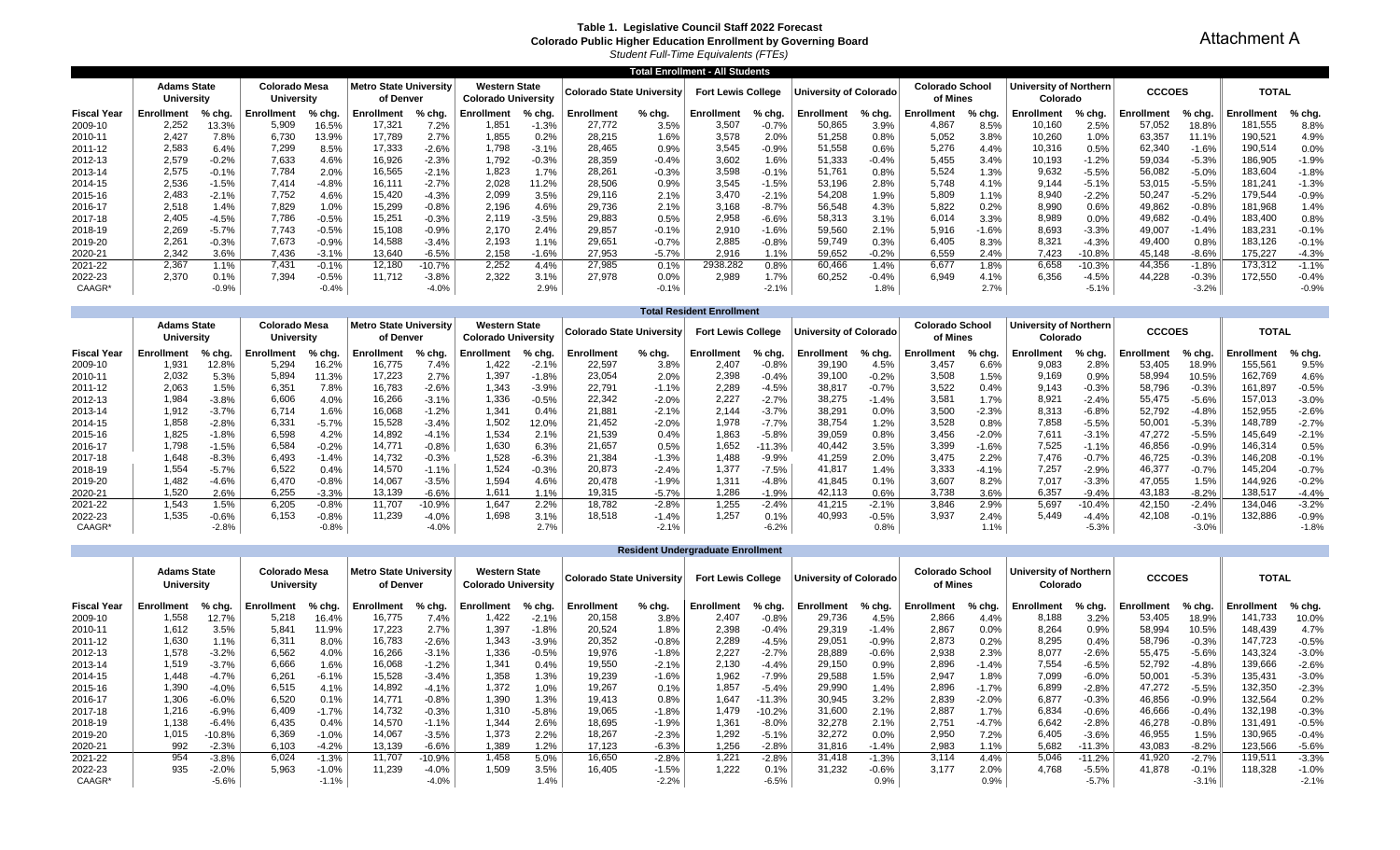#### **Table 1. Legislative Council Staff 2022 Forecast (Cont.) Colorado Public Higher Education Enrollment by Governing Board** *Student Full-Time Equivalents (FTEs)*

|                    |                                         |          |                                    |          |                                     |        |                                                    |          |                           |          | <b>Resident Graduate Enrollment</b> |          |                        |         |                                    |         |                                    |          |               |        |              |         |
|--------------------|-----------------------------------------|----------|------------------------------------|----------|-------------------------------------|--------|----------------------------------------------------|----------|---------------------------|----------|-------------------------------------|----------|------------------------|---------|------------------------------------|---------|------------------------------------|----------|---------------|--------|--------------|---------|
|                    | <b>Adams State</b><br><b>University</b> |          | Colorado Mesa<br><b>University</b> |          | Metro State University<br>of Denver |        | <b>Western State</b><br><b>Colorado University</b> |          | Colorado State University |          | <b>Fort Lewis College</b>           |          | University of Colorado |         | <b>Colorado School</b><br>of Mines |         | University of Northern<br>Colorado |          | <b>CCCOES</b> |        | <b>TOTAL</b> |         |
| <b>Fiscal Year</b> | Enrollment                              | % chg.   | Enrollment                         | % chg.   | Enrollment                          | % chg. | <b>Enrollment</b>                                  | % chg.   | Enrollment                | $%$ chg. | Enrollment                          | % chg.   | Enrollment             | % chg.  | Enrollment                         | % chg.  | Enrollment                         | % chg.   | Enrollment    | % chg. | Enrollment   | % chg.  |
| 2009-10            | 373                                     | 13.3%    | 76                                 | 7.0%     |                                     |        |                                                    |          | 2,439                     | 3.7%     |                                     |          | 9,454                  | 4.6%    | 591                                | 18.3%   | 895                                | $-0.7%$  |               |        | 13,828       | 4.8%    |
| 2010-11            | 420                                     | 12.8%    | 53                                 | $-31.1%$ |                                     |        |                                                    |          | 2,530                     | 3.7%     |                                     |          | 9,781                  | 3.5%    | 641                                | 8.5%    | 905                                | 1.1%     |               |        | 14,330       | 3.6%    |
| 2011-12            | 433                                     | 3.0%     | 40                                 | $-23.8%$ |                                     |        |                                                    |          | 2,439                     | $-3.6%$  |                                     |          | 9,766                  | $-0.2%$ | 649                                | 1.2%    | 848                                | $-6.4%$  |               |        | 14,174       | $-1.1%$ |
| 2012-13            | 406                                     | $-6.1%$  | 44                                 | 9.4%     |                                     |        |                                                    |          | 2,366                     | $-3.0%$  |                                     |          | 9,386                  | $-3.9%$ | 643                                | $-1.0%$ | 844                                | $-0.4%$  |               |        | 13,689       | $-3.4%$ |
| 2013-14            | 393                                     | $-3.4%$  | 48                                 | 8.6%     |                                     |        |                                                    |          | 2,331                     | $-1.5%$  |                                     |          | 9,141                  | $-2.6%$ | 604                                | $-6.0%$ | 759                                | $-10.1%$ |               |        | 13,289       | $-2.9%$ |
| 2014-15            | 410                                     | 4.5%     | 70                                 | 47.4%    |                                     |        | 144                                                |          | 2,213                     | $-5.1%$  | 16                                  | 18.2%    | 9,166                  | 0.3%    | 581                                | $-3.7%$ | 759                                | 0.0%     |               |        | 13,359       | 0.5%    |
| 2015-16            | 435                                     | 6.1%     | 83                                 | 18.6%    |                                     |        | 162                                                | 12.7%    | 2,272                     | 2.7%     |                                     | $-63.1%$ | 9,069                  | $-1.1%$ | 560                                | $-3.7%$ | 712                                | $-6.2%$  |               |        | 13,299       | $-0.4%$ |
| 2016-17            | 492                                     | 13.1%    | 64                                 | $-22.9%$ |                                     |        | 240                                                | 48.1%    | 2,244                     | $-1.2%$  |                                     | $-16.7%$ | 9.497                  | 4.7%    | 560                                | 0.0%    | 648                                | $-9.0%$  |               |        | 13,750       | 3.4%    |
| 2017-18            | 432                                     | $-12.2%$ | 84                                 | 31.3%    |                                     |        | 218                                                | $-9.2%$  | 2,319                     | 3.3%     |                                     | 80.0%    | 9,659                  | 1.7%    | 588                                | 5.0%    | 642                                | $-0.9%$  | 59            |        | 14,010       | 1.9%    |
| 2018-19            | 416                                     | $-3.6%$  | 87                                 | 3.8%     |                                     |        | 180                                                | $-17.2%$ | 2,178                     | $-6.1%$  |                                     | 81.1%    | 9,539                  | $-1.2%$ | 582                                | $-1.1%$ | 615                                | $-4.2%$  | 99            | 67.8%  | 13,713       | $-2.1%$ |
| 2019-20            | 467                                     | 12.2%    | 101                                | 15.8%    |                                     |        | 221                                                | 22.5%    | 2,211                     | 1.5%     |                                     | 16.6%    | 9,573                  | 0.4%    | 657                                | 12.9%   | 612                                | $-0.5%$  | 100           | 1.0%   | 13,961       | 1.8%    |
| 2020-21            | 528                                     | 13.1%    | 152                                | 50.5%    |                                     |        | 222                                                | 0.5%     | 2.192                     | $-0.9%$  | 30                                  | 57.9%    | 10,297                 | 7.6%    | 755                                | 14.9%   | 675                                | 10.3%    | 100           | 0.0%   | 14,951       | 7.1%    |
| 2021-22            | 589                                     | 11.5%    | 181                                | 19.0%    |                                     |        | 189                                                | $-15.0%$ | 2,132                     | $-2.7%$  | 35                                  | 15.0%    | 9,797                  | $-4.9%$ | 732                                | $-3.1%$ | 651                                | $-3.5%$  | 230           | 130.0% | 14,535       | $-2.8%$ |
| 2022-23            | 599                                     | 1.8%     | 190                                | 5.0%     |                                     |        | 189                                                | 0.0%     | 2,113                     | $-0.9%$  | 35                                  | 0.0%     | 9,761                  | $-0.4%$ | 761                                | 4.0%    | 681                                | 4.5%     | 230           | 0.0%   | 14,558       | 0.2%    |
| CAAGR*             |                                         | 4.4%     |                                    | 17.7%    |                                     |        |                                                    |          |                           | $-1.3%$  |                                     |          |                        | 0.4%    |                                    | 1.9%    |                                    | $-2.4%$  |               |        |              | 0.7%    |

NOTE: Graduate student FTE reflect 30 credit hours, while undergraduate student FTE reflect 24 credit hours.

|                    |                                         |         |                                    |          |                                     |          |                                                    |          |                                  |          | <b>Total Nonresident Enrollment</b> |         |                         |          |                                    |        |                                    |          |               |          |                   |          |
|--------------------|-----------------------------------------|---------|------------------------------------|----------|-------------------------------------|----------|----------------------------------------------------|----------|----------------------------------|----------|-------------------------------------|---------|-------------------------|----------|------------------------------------|--------|------------------------------------|----------|---------------|----------|-------------------|----------|
|                    | <b>Adams State</b><br><b>University</b> |         | Colorado Mesa<br><b>University</b> |          | Metro State University<br>of Denver |          | <b>Western State</b><br><b>Colorado University</b> |          | <b>Colorado State University</b> |          | <b>Fort Lewis College</b>           |         | ำniversity of Colorado⊺ |          | <b>Colorado School</b><br>of Mines |        | University of Northern<br>Colorado |          | <b>CCCOES</b> |          | <b>TOTAL</b>      |          |
| <b>Fiscal Year</b> | Enrollment                              | % chg.  | Enrollment                         | $%$ chg. | <b>Enrollment</b>                   | % chg.   | <b>Enrollment</b>                                  | $%$ chg. | Enrollment                       | $%$ chg. | Enrollment                          | % chg.  | Enrollment              | $%$ chg. | <b>Enrollment</b>                  | % chg. | Enrollment                         | % cha.   | Enrollment    | $%$ chg. | <b>Enrollment</b> | $%$ chg. |
| 2009-10            | 321                                     | 16.4%   | 614                                | 18.7%    | 546                                 | 0.4%     | 429                                                | 1.7%     | 5,175                            | 2.3%     | 1,100                               | $-0.4%$ | 1,675                   | 1.9%     | 1,409                              | 13.4%  | 1,077                              | 0.6%     | 3,647         | 18.3%    | 25,994            | 4.9%     |
| 2010-11            | 395                                     | 22.9%   | 837                                | 36.2%    | 566                                 | 3.7%     | 458                                                | 6.8%     | 5,161                            | $-0.3%$  | 1,180                               | 7.3%    | 12,158                  | 4.1%     | 1.544                              | 9.5%   | 1,091                              | 1.3%     | 4,363         | 19.6%    | 27,752            | 6.8%     |
| 2011-12            | 521                                     | 31.9%   | 948                                | 13.4%    | 550                                 | $-2.8%$  | 455                                                | $-0.7%$  | 5,674                            | 9.9%     | 1.256                               | 6.4%    | 12,741                  | 4.8%     | 1.755                              | 13.7%  | 1,174                              | 7.6%     | 3,544         | 18.8%    | 28,617            | 3.1%     |
| 2012-13            | 594                                     | 14.2%   | 1,027                              | 8.3%     | 660                                 | 20.0%    | 456                                                | 0.2%     | 6,016                            | 6.0%     | 1,375                               | 9.5%    | 13,058                  | 2.5%     | 1,874                              | 6.8%   | 1,272                              | 8.4%     | 3,559         | 0.4%     | 29,892            | 4.5%     |
| 2013-14            | 664                                     | 11.7%   | 1,071                              | 4.2%     | 497                                 | $-24.7%$ | 482                                                | 5.7%     | 6,379                            | 6.0%     | 1.454                               | 5.7%    | 13.470                  | 3.2%     | 2,024                              | 8.0%   | 1,319                              | 3.7%     | 3,290         | $-7.6%$  | 30,649            | 2.5%     |
| 2014-15            | 678                                     | 2.2%    | 1,083                              | 1.1%     | 583                                 | 17.3%    | 526                                                | 9.1%     | 7.054                            | 10.6%    | 1.567                               | 7.8%    | 14.441                  | 7.2%     | 2,219                              | 9.7%   | 1,286                              | $-2.5%$  | 3,014         | $-8.4%$  | 32,452            | 5.9%     |
| 2015-16            | 658                                     | $-3.0%$ | 1,154                              | 6.6%     | 528                                 | $-9.4%$  | 565                                                | 7.5%     | 7,577                            | 7.4%     | 1,607                               | 2.5%    | 15,149                  | 4.9%     | 2,353                              | 6.0%   | 1,329                              | 3.3%     | 2,975         | $-1.3%$  | 33,895            | 4.4%     |
| 2016-17            | 720                                     | 9.4%    | 1,245                              | 7.9%     | 528                                 | 0.0%     | 566                                                | 0.2%     | 8,079                            | 6.6%     | 1,516                               | $-5.6%$ | 16,106                  | 6.3%     | 2,423                              | 3.0%   | 1,465                              | 10.2%    | 3,006         | 1.0%     | 35,654            | 5.2%     |
| 2017-18            | 757                                     | 5.1%    | 1,293                              | 3.9%     | 519                                 | $-1.7%$  | 591                                                | 4.4%     | 8,499                            | 5.2%     | 1.470                               | $-3.0%$ | 17,054                  | 5.9%     | 2,539                              | 4.8%   | 1,513                              | 3.3%     | 2,957         | $-1.6%$  | 37,192            | 4.3%     |
| 2018-19            | 715                                     | $-5.6%$ | 1,222                              | $-5.5%$  | 538                                 | 3.6%     | 646                                                | 9.3%     | 8,984                            | 5.7%     | 1,532                               | 4.2%    | 17,743                  | 4.0%     | 2,583                              | 1.7%   | 1,436                              | $-5.1%$  | 2,630         | $-11.1%$ | 38,027            | 2.2%     |
| 2019-20            | 779                                     | 9.0%    | 1,203                              | $-1.5%$  | 521                                 | $-3.1%$  | 599                                                | $-7.3%$  | 9,173                            | 2.1%     | 1.574                               | 2.7%    | 17,904                  | 0.9%     | 2,798                              | 8.3%   | 1,304                              | $-9.2%$  | 2,345         | 10.8%    | 38,200            | 0.5%     |
| 2020-21            | 822                                     | 5.5%    | 1,181                              | $-1.8%$  | 501                                 | $-3.8%$  | 547                                                | $-8.7%$  | 8,638                            | $-5.8%$  | 1,630                               | 3.6%    | 17,539                  | $-2.0%$  | 2,82'                              | 0.8%   | 1,066                              | $-18.3%$ | 1,965         | $-16.2%$ | 36,710            | $-3.9%$  |
| 2021-22            | 824                                     | 0.3%    | 1,227                              | 3.9%     | 473                                 | $-5.5%$  | 605                                                | 10.6%    | 9,203                            | 6.5%     | 1,683                               | 3.2%    | 19,252                  | 9.8%     | 2,831                              | 0.3%   | 961                                | $-9.8%$  | 2,207         | 12.3%    | 39,266            | 7.0%     |
| 2022-23            | 835                                     | 1.4%    | 1.241                              | 1.2%     | 473                                 | 0.0%     | 624                                                | 3.0%     | 9,460                            | 2.8%     | 1.732                               | 2.9%    | 19,259                  | 0.0%     | 3,012                              | 6.4%   | 907                                | $-5.7\%$ | 2,121         | $-3.9%$  | 39,664            | 1.0%     |
| CAAGR*             |                                         | 3.9%    |                                    | 2.1%     |                                     | $-3.6%$  |                                                    | 3.5%     |                                  | 5.2%     |                                     | 2.6%    |                         | 4.4%     |                                    | 5.4%   |                                    | $-3.7%$  |               | $-5.6%$  |                   | 3.2%     |

*CAAGR = Compound average annual growth rate between FY 2012-13 and FY 2022-23.*

*NOTE: Graduate student FTE reflect 30 credit hours, while undergraduate student FTE reflect 24 credit hours.*

|                    |                                  |         |                             |          |                                            |          |                                                    |          |                                  |          | Nonresident Undergraduate Enrollment |          |                        |         |                                    |          |                                    |          |               |          |              |         |
|--------------------|----------------------------------|---------|-----------------------------|----------|--------------------------------------------|----------|----------------------------------------------------|----------|----------------------------------|----------|--------------------------------------|----------|------------------------|---------|------------------------------------|----------|------------------------------------|----------|---------------|----------|--------------|---------|
|                    | <b>Adams State</b><br>University |         | Colorado Mesa<br>University |          | <b>Metro State University</b><br>of Denver |          | <b>Western State</b><br><b>Colorado University</b> |          | <b>Colorado State University</b> |          | <b>Fort Lewis College</b>            |          | University of Colorado |         | <b>Colorado School</b><br>of Mines |          | University of Northern<br>Colorado |          | <b>CCCOES</b> |          | <b>TOTAL</b> |         |
| <b>Fiscal Year</b> | Enrollment                       | % chg.  | Enrollment                  | $%$ chg. | Enrollment                                 | % cha.   | Enrollment                                         | $%$ chg. | <b>Enrollment</b>                | $%$ chg. | <b>Enrollment</b>                    | $%$ chg. | Enrollment             | % chg.  | Enrollment                         | $%$ chg. | Enrollment                         | % chg.   | Enrollment    | % cha.   | Enrollment   | % chg.  |
| 2009-10            | 261                              | $-0.4%$ | 613                         | 19.0%    | 546                                        | 0.4%     | 429                                                | 1.7%     | 3,890                            | 1.1%     | 1,100                                | $-0.4%$  | 9,359                  | 0.2%    | 1,043                              | 11.4%    | 871                                | $-1.4%$  | 3,647         | 18.3%    | 21,759       | 3.9%    |
| 2010-11            | 282                              | 8.0%    | 834                         | 36.1%    | 566                                        | 3.7%     | 458                                                | 6.8%     | 3,760                            | $-3.3%$  | 1,180                                | 7.3%     | 9.714                  | 3.8%    | 1,141                              | 9.4%     | 895                                | 2.8%     | 4,363         | 19.6%    | 23,193       | 6.6%    |
| 2011-12            | 338                              | 19.9%   | 947                         | 13.5%    | 550                                        | $-2.8%$  | 455                                                | $-0.7%$  | 4,298                            | 14.3%    | 1,256                                | 6.4%     | 10,262                 | 5.6%    | 1,312                              | 15.0%    | 960                                | 7.3%     | 3,544         | -18.8%   | 23,922       | 3.1%    |
| 2012-13            | 323                              | $-4.4%$ | 1,026                       | 8.3%     | 660                                        | 20.0%    | 456                                                | 0.2%     | 4.575                            | 6.4%     | 1,375                                | 9.5%     | 10,418                 | 1.5%    | 1,433                              | 9.2%     | 1,047                              | 9.1%     | 3,559         | 0.4%     | 24,872       | 4.0%    |
| 2013-14            | 331                              | 2.5%    | 1,068                       | 4.1%     | 497                                        | $-24.7%$ | 482                                                | 5.7%     | 4.843                            | 5.9%     | 1.454                                | 5.7%     | 10,751                 | 3.2%    | 1,585                              | 10.6%    | 1,073                              | 2.5%     | 3,290         | $-7.6%$  | 25,374       | 2.0%    |
| 2014-15            | 332                              | 0.3%    | 1,079                       | 1.0%     | 583                                        | 17.3%    | 487                                                | 1.0%     | 5,388                            | 11.3%    | 1,567                                | 7.8%     | 11,455                 | 6.5%    | 1,713                              | 8.1%     | 1,090                              | 1.6%     | 3,014         | $-8.4\%$ | 26,708       | 5.3%    |
| 2015-16            | 311                              | $-6.3%$ | 1,148                       | 6.4%     | 528                                        | $-9.4%$  | 513                                                | 5.3%     | 5,871                            | 9.0%     | 1,605                                | 2.4%     | 11,923                 | 4.1%    | 1,875                              | 9.5%     | 1,131                              | 3.8%     | 2,975         | $-1.3%$  | 27,880       | 4.4%    |
| 2016-17            | 303                              | $-2.6%$ | 1,242                       | 8.2%     | 528                                        | 0.0%     | 516                                                | 0.6%     | 6,333                            | 7.9%     | 1,514                                | $-5.7%$  | 12,846                 | 7.7%    | 1,967                              | 4.9%     | 1,250                              | 10.5%    | 3,006         | 1.0%     | 29,505       | 5.8%    |
| 2017-18            | 288                              | $-5.0%$ | 1,287                       | 3.6%     | 519                                        | $-1.7%$  | 523                                                | 1.4%     | 6,740                            | 6.4%     | 1,459                                | $-3.6%$  | 13,571                 | 5.6%    | 2,038                              | 3.6%     | 1,282                              | 2.6%     | 2,924         | $-2.7%$  | 30,631       | 3.8%    |
| 2018-19            | 315                              | 9.4%    | 1,199                       | $-6.8%$  | 538                                        | 3.6%     | 547                                                | 4.6%     | 7,275                            | 7.9%     | 1,518                                | 4.1%     | 14,169                 | 4.4%    | 2,116                              | 3.8%     | 1,230                              | $-4.0%$  | 2,596         | $-11.2%$ | 31,503       | 2.8%    |
| 2019-20            | 326                              | 3.5%    | 1,168                       | $-2.6%$  | 521                                        | $-3.1%$  | 492                                                | $-10.1%$ | 7,478                            | 2.8%     | 1,559                                | 2.7%     | 14.317                 | 1.0%    | 2,262                              | 6.9%     | 1,103                              | $-10.3%$ | 2,284         | $-12.0%$ | 31,510       | 0.0%    |
| 2020-21            | 300                              | $-8.0%$ | 1,154                       | $-1.2%$  | 501                                        | $-3.8%$  | 428                                                | 13.0%    | 7.068                            | $-5.5%$  | 1,603                                | 2.8%     | 13,755                 | $-3.9%$ | 2,321                              | 2.6%     | 895                                | $-18.9%$ | 1,905         | $-16.6%$ | 29.930       | $-5.0%$ |
| 2021-22            | 276                              | $-8.0%$ | 1,181                       | 2.3%     | 473                                        | $-5.5%$  | 459                                                | 7.2%     | 7,570                            | 7.1%     | 1,651                                | 3.0%     | 14,980                 | 8.9%    | 2,284                              | -1.6%    | 794                                | $-11.3%$ | 2,153         | 13.0%    | 31,821       | 6.3%    |
| 2022-23            | 277                              | 0.5%    | 1.192                       | 1.0%     | 473                                        | 0.0%     | 477                                                | 4.0%     | 7.811                            | 3.2%     | 1.701                                | 3.0%     | 14,994                 | 0.1%    | 2.421                              | 6.0%     | 734                                | $-7.5%$  | 2,067         | $-4.0%$  | 32,148       | 1.0%    |
| CAAGR*             |                                  | $-1.7%$ |                             | 1.7%     |                                            | $-3.6%$  |                                                    | 0.5%     |                                  | 6.1%     |                                      | 2.4%     |                        | 4.1%    |                                    | 6.0%     |                                    | $-3.9%$  |               | $-5.9%$  |              | 2.9%    |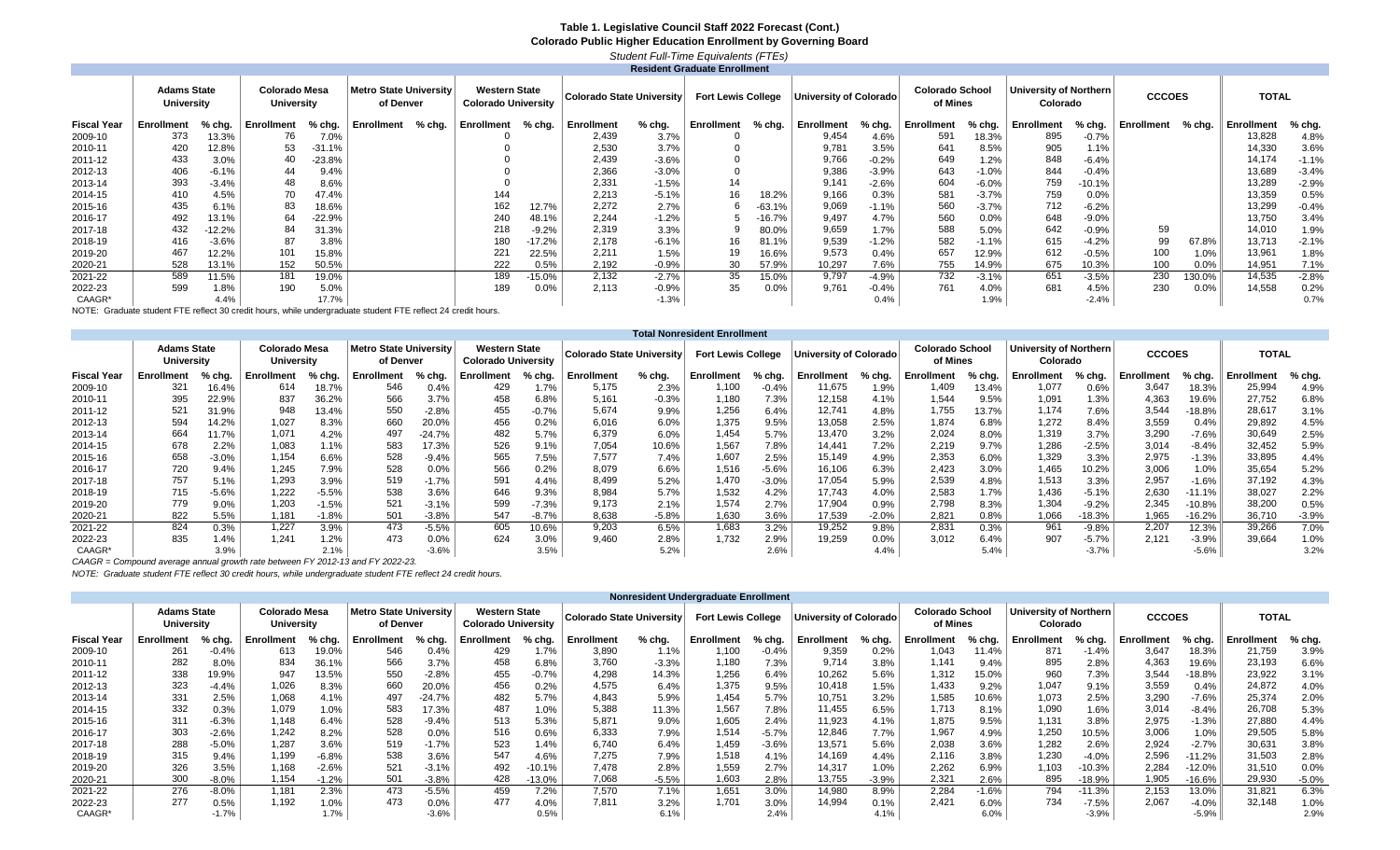#### **Table 1. Legislative Council Staff 2022 Forecast (Cont.) Colorado Public Higher Education Enrollment by Governing Board** *Student Full-Time Equivalents (FTEs)*

|                    |                                         |        |                                    |          |                                     |        |                                                    |         |                           |          | <b>Nonresident Graduate Enrollment</b> |        |                               |         |                                    |         |                                    |          |               |           |              |         |
|--------------------|-----------------------------------------|--------|------------------------------------|----------|-------------------------------------|--------|----------------------------------------------------|---------|---------------------------|----------|----------------------------------------|--------|-------------------------------|---------|------------------------------------|---------|------------------------------------|----------|---------------|-----------|--------------|---------|
|                    | <b>Adams State</b><br><b>University</b> |        | Colorado Mesa<br><b>University</b> |          | Metro State University<br>of Denver |        | <b>Western State</b><br><b>Colorado University</b> |         | Colorado State University |          | <b>Fort Lewis College</b>              |        | <b>Iniversity of Colorado</b> |         | <b>Colorado School</b><br>of Mines |         | University of Northern<br>Colorado |          | <b>CCCOES</b> |           | <b>TOTAL</b> |         |
| <b>Fiscal Year</b> | <b>Enrollment</b>                       | % chg. | Enrollment                         | % chg.   | Enrollment                          | % chg. | <b>Enrollment</b>                                  | % chg.  | <b>Enrollment</b>         | $%$ chg. | Enrollment                             | % chg. | <b>Enrollment</b>             | % chg.  | <b>Enrollment</b>                  | % chg.  | Enrollment                         | $%$ chg. | Enrollment    | % chg.    | Enrollment   | % chg.  |
| 2009-10            | 60                                      | 336.4% |                                    | $-50.0%$ |                                     |        |                                                    |         | 1.285                     | 6.1%     |                                        |        | 2,316                         | 9.3%    | 366                                | 19.6%   | 206                                | 10.0%    |               |           | 4,235        | 10.3%   |
| 2010-11            | 113                                     | 87.5%  |                                    | 00.0%    |                                     |        |                                                    |         | 1.401                     | 9.0%     |                                        |        | 2.444                         | 5.5%    | 403                                | 9.9%    | 196                                | $-4.8%$  |               |           | 4,559        | 7.6%    |
| 2011-12            | 183                                     | 62.2%  |                                    | $-50.0%$ |                                     |        |                                                    |         | 1,376                     | $-1.8%$  |                                        |        | 2.479                         | 1.4%    | 443                                | 9.9%    | 214                                | 8.9%     |               |           | 4,695        | 3.0%    |
| 2012-13            | 271                                     | 48.6%  |                                    | 0.0%     |                                     |        |                                                    |         | 1.441                     | 4.7%     |                                        |        | 2,640                         | 6.5%    | 441                                | $-0.3%$ | 225                                | 5.3%     |               |           | 5,020        | 6.9%    |
| 2013-14            | 333                                     | 22.6%  |                                    | 00.0%    |                                     |        |                                                    |         | 1.536                     | 6.6%     |                                        |        | 2,719                         | 3.0%    | 439                                | $-0.6%$ | 246                                | 9.4%     |               |           | 5.275        | 5.1%    |
| 2014-15            | 346                                     | 4.1%   |                                    | 50.0%    |                                     |        | 39                                                 |         | 1,666                     | 8.5%     |                                        |        | 2,986                         | 9.8%    | 506                                | 15.4%   | 196                                | $-20.3%$ |               |           | 5.744        | 8.9%    |
| 2015-16            | 347                                     | 0.2%   |                                    | 60.0%    |                                     |        | 52                                                 | 34.2%   | 1,706                     | 2.4%     |                                        |        | 3,226                         | 8.0%    | 478                                | $-5.6%$ | 198                                | 0.9%     |               |           | 6,015        | 4.7%    |
| 2016-17            | 417                                     | 20.2%  |                                    | $-50.0%$ |                                     |        | 50                                                 | $-3.8%$ | 1.746                     | 2.3%     |                                        | 14.3%  | 3,260                         | 1.1%    | 456                                | $-4.6%$ | 215                                | 8.6%     |               |           | 6.149        | 2.2%    |
| 2017-18            | 469                                     | 12.5%  |                                    | 00.0%    |                                     |        | 68                                                 | 36.0%   | 1,759                     | 0.7%     |                                        | 450.0% | 3,483                         | 6.8%    | 501                                | 9.9%    | 231                                | 7.4%     | 33            |           | 6,56         | 6.7%    |
| 2018-19            | 400                                     | -14.8% | 22                                 | 271.7%   |                                     |        | 99                                                 | 45.3%   | 1,709                     | $-2.8%$  | 14                                     | 27.3%  | 3,573                         | 2.6%    | 467                                | $-6.7%$ | 206                                | $-11.0%$ | 34            | 3.0%      | 6,524        | $-0.6%$ |
| 2019-20            | 453                                     | 13.4%  | 35                                 | 57.0%    |                                     |        | 107                                                | 8.3%    | 1,695                     | $-0.8%$  | 15                                     | 7.1%   | 3,587                         | 0.4%    | 536                                | 14.7%   | 201                                | $-2.2%$  | 61            | 79.4%     | 6,690        | 2.5%    |
| 2020-21            | 522                                     | 15.2%  | 27                                 | $-22.9%$ |                                     |        | 119                                                | 11.2%   | 1.570                     | $-7.4%$  | 27                                     | 80.0%  | 3.784                         | 5.5%    | 500                                | $-6.7%$ | 171                                | -14.9%   | 60            | $-1.6%$   | 6.780        | 1.3%    |
| 2021-22            | 548                                     | 5.0%   | 46                                 | 71.0%    |                                     |        | 146                                                | 23.0%   | 1,633                     | 4.0%     | 32                                     | 18.0%  | 4.271                         | 12.9%   | 547                                | 9.4%    | 168                                | $-2.0%$  | 54            | $-10.0\%$ | 7.445        | 9.8%    |
| 2022-23            | 558                                     | 1.8%   | 48                                 | 5.0%     |                                     |        | 146                                                | 0.0%    | 1.649                     | 1.0%     | 32                                     | 0.0%   | 4.264                         | $-0.2%$ | 591                                | 8.0%    | 173                                | 3.0%     | 54            | 0.0%      | 7,515        | 0.9%    |
| CAAGR*             |                                         | 8.3%   |                                    | 50.1%    |                                     |        |                                                    |         |                           | 1.5%     |                                        |        |                               | 5.5%    |                                    | 3.3%    |                                    | $-2.9%$  |               |           |              | 4.6%    |

NOTE: Graduate student FTE reflect 30 credit hours, while undergraduate student FTE reflect 24 credit hours.

|                    |                                  |         |                             |         |                                            |          |                                                    |         |                           |          | <b>COF Authorizations</b> |          |                        |          |                                    |         |                                    |          |               |         |                   |         |
|--------------------|----------------------------------|---------|-----------------------------|---------|--------------------------------------------|----------|----------------------------------------------------|---------|---------------------------|----------|---------------------------|----------|------------------------|----------|------------------------------------|---------|------------------------------------|----------|---------------|---------|-------------------|---------|
|                    | <b>Adams State</b><br>University |         | Colorado Mesa<br>University |         | <b>Metro State University</b><br>of Denver |          | <b>Western State</b><br><b>Colorado University</b> |         | Colorado State University |          | <b>Fort Lewis College</b> |          | University of Colorado |          | <b>Colorado School</b><br>of Mines |         | University of Northern<br>Colorado |          | <b>CCCOES</b> |         | <b>TOTAL</b>      |         |
| <b>Fiscal Year</b> | Enrollment                       | % chg.  | Enrollment                  | % cha.  | Enrollment                                 | % cha.   | <b>Enrollment</b>                                  | % chg.  | <b>Enrollment</b>         | $%$ chg. | <b>Enrollment</b>         | % cha.   | Enrollment             | $%$ chg. | Enrollment                         | % chg.  | Enrollment                         | % cha.   | Enrollment    | % chg.  | <b>Enrollment</b> | % chg.  |
| 2009-10            | 1,47'                            | 8.8%    | 5,228                       | 16.1%   | 17,216                                     | 7.5%     | 1,385                                              | $-3.1%$ | 20,363                    | 3.0%     | 2,406                     | 2.7%     | 28,656                 | 2.6%     | 2,792                              | 3.9%    | 8,003                              | 2.0%     | 52,248        | 18.4%   | 139,768           | 9.2%    |
| 2010-11            | 1,489                            | 1.2%    | 5,728                       | 9.6%    | 17.251                                     | 0.2%     | 1,298                                              | $-6.3%$ | 20,654                    | 1.4%     | 2,395                     | $-0.5%$  | 27,213                 | $-5.0%$  | 2,731                              | $-2.2%$ | 8,081                              | 1.0%     | 56,248        | 7.7%    | 143,087           | 2.4%    |
| 2011-12            | 1,505                            | 1.1%    | 6,163                       | 7.6%    | 16,304                                     | $-5.5%$  | 1,256                                              | $-3.3%$ | 20,706                    | 0.3%     | 2,137                     | $-10.8%$ | 27,014                 | $-0.7%$  | 2,723                              | $-0.3%$ | 7,895                              | $-2.3%$  | 54,835        | $-2.5%$ | 140,538           | $-1.8%$ |
| 2012-13            | 1,439                            | $-4.4%$ | 6,398                       | 3.8%    | 15,566                                     | $-4.5%$  | 1.218                                              | $-3.0%$ | 19,965                    | $-3.6%$  | 2.288                     | 7.0%     | 27,382                 | 1.4%     | 2.766                              | 1.6%    | 7.739                              | $-2.0%$  | 53,350        | $-2.7%$ | 138,112           | $-1.7%$ |
| 2013-14            | 1,365                            | $-5.1%$ | 6,472                       | 1.1%    | 15,143                                     | $-2.7%$  | 1,264                                              | 3.8%    | 19,671                    | $-1.5%$  | 2,056                     | $-10.2%$ | 27,511                 | 0.5%     | 2,698                              | $-2.5%$ | 7,216                              | $-6.8%$  | 49,791        | $-6.7%$ | 133,186           | $-3.6%$ |
| 2014-15            | 1,285                            | $-5.9%$ | 6,089                       | $-5.9%$ | 14.351                                     | $-5.2%$  | 1,319                                              | 4.4%    | 19,132                    | $-2.7%$  | 1.796                     | $-12.6%$ | 27.712                 | 0.7%     | 2.762                              | 2.4%    | 6,861                              | $-4.9%$  | 47,339        | $-4.9%$ | 128,646           | $-3.4%$ |
| 2015-16            | 1,225                            | $-4.7%$ | 6,340                       | 4.1%    | 13,826                                     | $-3.7%$  | 1,340                                              | 1.6%    | 19,084                    | $-0.3%$  | 1.701                     | $-5.3%$  | 28,081                 | 1.3%     | 2,737                              | $-0.9%$ | 6,700                              | $-2.3%$  | 45,055        | $-4.8%$ | 126,087           | $-2.0%$ |
| 2016-17            | 1,125                            | $-8.2%$ | 6,350                       | 0.2%    | 13,711                                     | $-0.8%$  | 1,333                                              | $-0.5%$ | 19,234                    | 0.8%     | 1,512                     | $-11.1%$ | 28,738                 | 2.3%     | 2,637                              | $-3.6%$ | 6,584                              | $-1.7%$  | 44,979        | $-0.2%$ | 126,204           | 0.1%    |
| 2017-18            | 1,050                            | $-6.6%$ | 6,225                       | $-2.0%$ | 13,839                                     | 0.9%     | 1.296                                              | $-2.8%$ | 18,862                    | $-1.9%$  | 1.389                     | $-8.1%$  | 29,276                 | 1.9%     | 2,790                              | 5.8%    | 6,708                              | 1.9%     | 44,873        | $-0.2%$ | 126,308           | 0.1%    |
| 2018-19            | 1,125                            | 7.1%    | 6,296                       | 1.1%    | 13,606                                     | $-1.7%$  | 1,333                                              | 2.9%    | 18,228                    | $-3.4%$  | 1.285                     | $-7.5%$  | 29,538                 | 0.9%     | 2,637                              | $-5.5%$ | 6,584                              | $-1.8%$  | 45,717        | 1.9%    | 126,350           | 0.0%    |
| 2019-20            | 1.015                            | $-9.8%$ | 6,160                       | $-2.2%$ | 13,157                                     | $-3.3%$  | 1.346                                              | 1.0%    | 17,879                    | $-1.9%$  | 1.204                     | $-6.3%$  | 29,719                 | 0.6%     | 2,857                              | 8.4%    | 6,246                              | $-5.1%$  | 46,343        | 1.4%    | 125,925           | $-0.3%$ |
| 2020-21            | 853                              | 16.0%   | 6,127                       | $-0.5%$ | 11,611                                     | $-11.8%$ | 1,332                                              | $-1.0%$ | 16,639                    | $-6.9%$  | 1.118                     | $-7.1\%$ | 31,127                 | 4.7%     | 2,853                              | $-0.1%$ | 5,439                              | -12.9%   | 42,409        | $-8.5%$ | 119,508           | $-5.1%$ |
| 2021-22            | 840                              | $-1.5%$ | 6,032                       | $-1.6%$ | 10,740                                     | $-7.5%$  | 1,399                                              | 5.0%    | 16,256                    | $-2.3%$  | 1.107                     | $-1.0%$  | 30,737                 | $-1.3%$  | 2,993                              | 4.9%    | 4.829                              | $-11.2%$ | 41,264        | $-2.7%$ | 116,197           | $-2.8%$ |
| 2022-23            | 823                              | $-2.0%$ | 5,823                       | $-3.5%$ | 10.311                                     | $-4.0%$  | 1.448                                              | 3.5%    | 16,018                    | $-1.5%$  | 1,108                     | 0.1%     | 30,556                 | $-0.6%$  | 3,053                              | 2.0%    | 4,564                              | $-5.5%$  | 41,223        | $-0.1%$ | 114,925           | $-1.1%$ |
| CAAGR*             |                                  | $-6.0%$ |                             | $-1.0%$ |                                            | $-4.5%$  |                                                    | 1.9%    |                           | $-2.4%$  |                           | $-7.7%$  |                        | 1.2%     |                                    | 1.1%    |                                    | $-5.7%$  |               | $-2.8%$ |                   | $-2.0%$ |

|                    |                                  |          |                                     |          |              |         |         |                        |          | <b>Local District College Enrollment</b> |           |                   |          |         |                                  |          |                                     |          |              |         |
|--------------------|----------------------------------|----------|-------------------------------------|----------|--------------|---------|---------|------------------------|----------|------------------------------------------|-----------|-------------------|----------|---------|----------------------------------|----------|-------------------------------------|----------|--------------|---------|
|                    |                                  |          | <b>Resident Enrollment</b>          |          |              |         |         |                        |          | <b>Nonresident Enrollment</b>            |           |                   |          |         |                                  |          | <b>Total Enrollment</b>             |          |              |         |
|                    | <b>Aims Community</b><br>College |          | <b>Colorado Mountain</b><br>College |          | <b>TOTAL</b> |         |         | Aims Community College |          | <b>Colorado Mountain</b><br>College      |           | <b>TOTAL</b>      |          |         | <b>Aims Community</b><br>College |          | <b>Colorado Mountain</b><br>College |          | <b>TOTAL</b> |         |
| <b>Fiscal Year</b> | Enrollment                       | $%$ chg. | Enrollment                          | $%$ chg. | Enrollment   | % chg.  | Year    | Enrollment             | $%$ chg. | <b>Enrollment</b>                        | % chg.    | <b>Enrollment</b> | % chg.   | Year    | Enrollment                       | % chg.   | Enrollment                          | $%$ chg. | Enrollment   | % chg.  |
| 2009-10            | 3.471                            | 14.5%    | 2,543                               | 18.7%    | 6.014        | 16.2%   | 2009-10 | 113                    | $-5.0%$  | 610                                      | $-2.1%$   | 723               | $-2.6%$  | 2009-10 | 3,584                            | 13.8%    | 3,153                               | 14.0%    | 6.737        | 13.9%   |
| 2010-11            | 3,562                            | 2.6%     | 2,889                               | 13.6%    | 6.451        | 7.3%    | 2010-11 | 130                    | 15.0%    | 623                                      | 2.1%      | 753               | 4.1%     | 2010-11 | 3,692                            | 3.0%     | 3,512                               | 11.4%    | 7.204        | 6.9%    |
| 2011-12            | 3,611                            | 1.4%     | 2,950                               | 2.1%     | 6.561        | 1.7%    | 2011-12 | 113                    | $-13.1%$ | 552                                      | $-11.4\%$ | 665               | $-11.7%$ | 2011-12 | 3,724                            | 0.9%     | 3,502                               | $-0.3%$  | 7,226        | 0.3%    |
| 2012-13            | 3,486                            | $-3.5%$  | 3,040                               | 3.1%     | 6,526        | $-0.5%$ | 2012-13 | 104                    | $-8.0%$  | 540                                      | $-2.2%$   | 644               | $-3.2%$  | 2012-13 | 3,590                            | $-3.6%$  | 3,580                               | 2.2%     | 7,170        | $-0.8%$ |
| 2013-14            | 3,330                            | $-4.5%$  | 2,930                               | $-3.6%$  | 6,260        | $-4.1%$ | 2013-14 | 80                     | $-23.1%$ | 591                                      | 9.4%      | 671               | 4.2%     | 2013-14 | 3,410                            | $-5.0%$  | 3,521                               | $-1.6%$  | 6,931        | $-3.3%$ |
| 2014-15            | 3,160                            | $-5.1%$  | 2,795                               | $-4.6%$  | 5,955        | $-4.9%$ | 2014-15 | 71                     | $-11.3%$ | 574                                      | $-2.9%$   | 645               | $-3.9%$  | 2014-15 | 3,231                            | $-5.2%$  | 3,369                               | $-4.3%$  | 6,600        | $-4.8%$ |
| 2015-16            | 3,260                            | 3.2%     | 2,946                               | 5.4%     | 6,206        | 4.2%    | 2014-15 | 96                     | 35.2%    | 417                                      | -27.4%    |                   | $-20.5%$ | 2014-15 | 3,356                            | 3.9%     | 3,363                               | $-0.2%$  | 6.719        | 1.8%    |
| 2016-17            | 3,354                            | 2.9%     | 2,809                               | $-4.7%$  | 6.163        | $-0.7%$ | 2016-17 | 113                    | 17.7%    | 386                                      | $-7.4%$   | 499               | $-2.7%$  | 2016-17 | 3,467                            | 3.3%     | 3,195                               | $-5.0%$  | 6,662        | $-0.8%$ |
| 2017-18            | 3.627                            | 8.1%     | 3,058                               | 8.9%     | 6,685        | 8.5%    | 2017-18 | 42                     | $-62.8%$ | 297                                      | $-23.1%$  | 339               | $-32.1%$ | 2017-18 | 3,669                            | 5.8%     | 3,355                               | 5.0%     | 7,024        | 5.4%    |
| 2018-19            | 3,657                            | 0.8%     | 2,962                               | $-3.1%$  | 6.619        | $-1.0%$ | 2018-19 | 125                    | 197.6%   | 250                                      | $-15.8%$  | 375               | 10.6%    | 2018-19 | 3,782                            | 3.1%     | 3,212                               | $-4.3%$  | 6,994        | $-0.4%$ |
| 2019-20            | 3,759                            | 2.8%     | 2,884                               | $-2.6%$  | 6.643        | 0.4%    | 2019-20 | 116                    | $-7.2%$  | 229                                      | $-8.4%$   | 345               | $-8.0%$  | 2019-20 | 3,875                            | 2.5%     | 3,113                               | $-3.1%$  | 6,988        | $-0.1%$ |
| 2020-21            | 3,282                            | $-12.7%$ | 2,832                               | $-1.8%$  | 6,114        | $-8.0%$ | 2020-21 | 71                     | $-38.8%$ | 230                                      | 0.4%      | 301               | $-12.8%$ | 2020-21 | 3,353                            | $-13.5%$ | 3,062                               | $-1.6%$  | 6,415        | $-8.2%$ |
| 2021-22            | 3.623                            | 10.4%    | 2.512                               | $-11.3%$ | 6.135        | 0.3%    | 2021-22 | 72                     | 1.3%     | 264                                      | 14.9%     | 336               | 11.7%    | 2021-22 | 3,695                            | 10.2%    | 2,776                               | $-9.3%$  | 6,472        | 0.9%    |
| 2022-23            | 3,696                            | 2.0%     | 2.412                               | $-4.0%$  | 6.107        | $-0.5%$ | 2022-23 | 73                     | 1.0%     | 260                                      | $-1.5%$   | 333               | $-1.0%$  | 2022-23 | 3,768                            | 2.0%     | 2,672                               | $-3.8%$  | 6.440        | $-0.5%$ |
| CAAGR*             |                                  | 0.7%     |                                     | $-2.5%$  |              | $-0.7%$ | CAAGR*  |                        | $-3.9%$  |                                          | $-7.8%$   |                   | $-7.1%$  | CAAGR*  |                                  | 0.5%     |                                     | $-3.2%$  |              | $-1.2%$ |

*CAAGR = Compound average annual growth rate between FY 2012-13 and FY 2022-23.*

*NOTE: Graduate student FTE reflect 30 credit hours, while undergraduate student FTE reflect 24 credit hours.*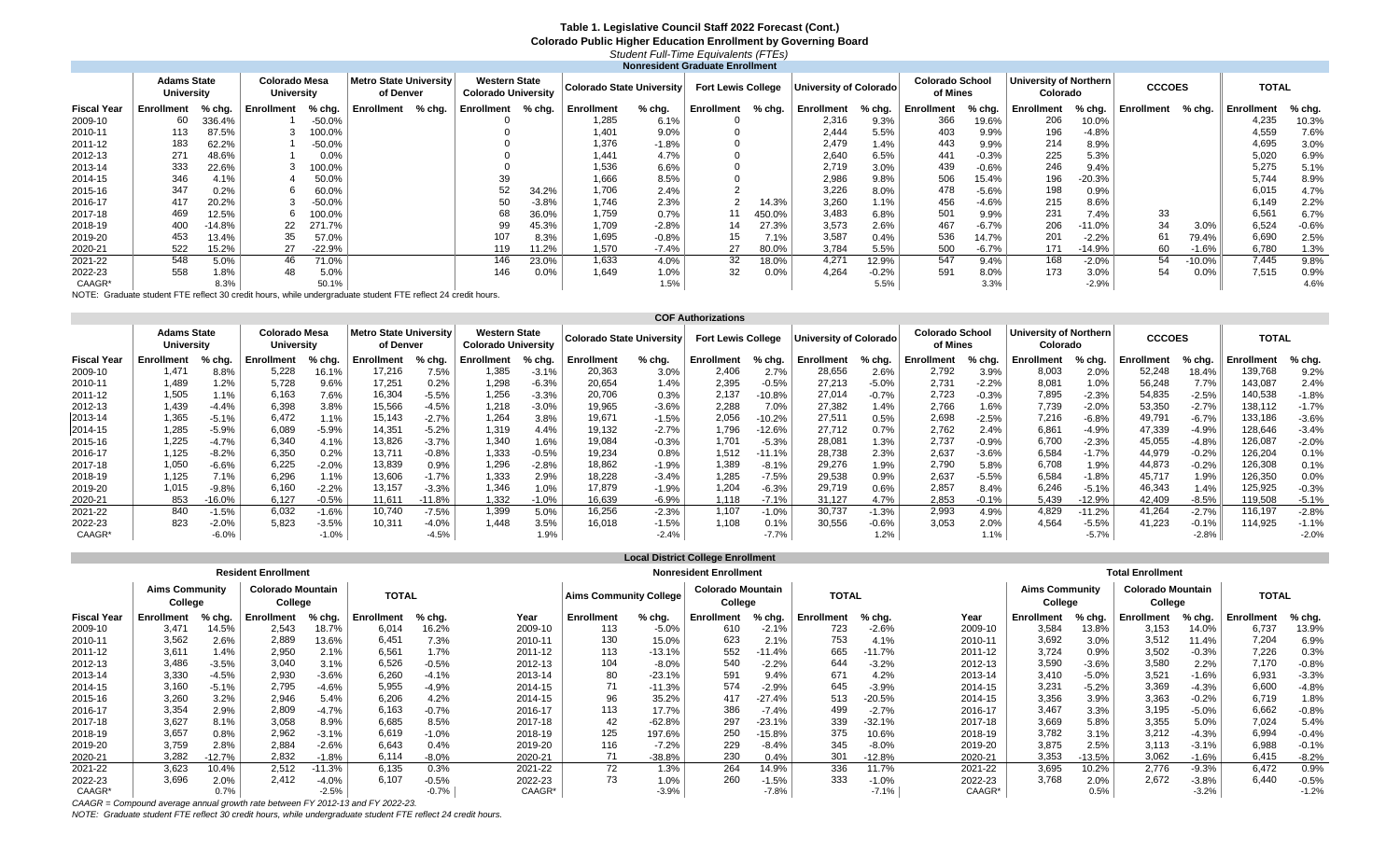#### **Table 2. Legislative Council Staff 2022 Forecast Colorado Public Higher Education Tuition Revenue by Governing Board**

Attachment B

|                    |                                  |         |                                           |        |                                            |         |                                                    |          |                                  |         | <b>Total Tuition</b>      |         |                               |         |                                           |          |                                    |          |                          |         |                        |         |
|--------------------|----------------------------------|---------|-------------------------------------------|--------|--------------------------------------------|---------|----------------------------------------------------|----------|----------------------------------|---------|---------------------------|---------|-------------------------------|---------|-------------------------------------------|----------|------------------------------------|----------|--------------------------|---------|------------------------|---------|
|                    | <b>Adams State</b><br>University |         | <b>Colorado Mesa</b><br><b>University</b> |        | <b>Metro State University</b><br>of Denver |         | <b>Western State</b><br><b>Colorado University</b> |          | <b>Colorado State University</b> |         | <b>Fort Lewis College</b> |         | <b>University of Colorado</b> |         | <b>Colorado School of</b><br><b>Mines</b> |          | University of Northern<br>Colorado |          | Community College System |         | <b>TOTAL</b>           |         |
| <b>Fiscal Year</b> | Tuition                          | % chg.  | <b>Tuition</b>                            | % chg. | Tuition                                    | % chg.  | Tuition                                            | $%$ chg. | Tuition                          | % chg.  | <b>Tuition</b>            | % chg.  | Tuition                       | % chg.  | Tuition                                   | $%$ chg. | <b>Tuition</b>                     | $%$ chg. | Tuition                  | % cha.  | Tuition                | % chg.  |
| 2009-10            | 11,873,163                       | 51.7%   | 31,979,772                                | 28.5%  | 61.757.726                                 | 15.7%   | 9,104,032                                          | 4.3%     | 224,013,890                      | 8.6%    | 27,662,062                | 12.2%   | 600,947,700                   | 9.5%    | 67,488,862                                | 15.3%    | 62.121.465                         | 14.1%    | 194,956,762              | 30.8%   | 1,291,905,434          | 13.7%   |
| 2010-11            | 14,492,309                       | 22.1%   | 40,589,823                                | 26.9%  | 69,965,654                                 | 13.3%   | 9,926,912                                          | 9.0%     | 250,666,728                      | 11.9%   | 30,124,555                | 8.9%    | 648,173,968                   | 7.9%    | 77,391,29 <sup>,</sup>                    | 14.7%    | 69,127,042                         | 11.3%    | 232,938,775              | 19.5%   | 1,443,397,057          | 11.7%   |
| 2011-12            | 15,773,008                       | 8.8%    | 46,402,362                                | 14.3%  | 82.851.450                                 | 18.4%   | 0,224,391                                          | 3.0%     | 287.794.153                      | 14.8%   | 32.645.221                | 8.4%    | 698,103,480                   | $7.7\%$ | 88,936,530                                | 14.9%    | 75,938,109                         | 9.9%     | 249,824,285              | 7.2%    | 1,588,492,989          | 10.1%   |
| 2012-13            | 17,642,872                       | 11.9%   | 50,728,593                                | 9.3%   | 91,695,027                                 | 10.7%   | 13,565,630                                         | 32.7%    | 311,789,947                      | 8.3%    | 35.804.794                | 9.7%    | 725.757.161                   | 4.0%    | 98,389,057                                | 10.6%    | 79.574.941                         | 4.8%     | 251,694,626              | 0.7%    | 1.676.642.648          | 5.5%    |
| 2013-14            | 19,757,318                       | 12.0%   | 54,712,027                                | 7.9%   | 96,683,952                                 | 5.4%    | 15,064,346                                         | 11.0%    | 337,099,300                      | 8.1%    | 38,580,620                | 7.8%    | 774,592,356                   | 6.7%    | 103,260                                   | 8.9%     | 79,572,053                         | $0.0\%$  | 251,129,796              | $-0.2%$ | 1,774,295,028          | 5.8%    |
| 2014-15            | 19,394,716                       | -1.8%   | 56,165,490                                | 2.7%   | 99,964,232                                 | 3.4%    | 15,603,294                                         | 3.6%     | 365,619,240                      | 8.5%    | 38,691,309                | 0.3%    | 827,901,589                   | 6.9%    | 116.707.173                               | $9.0\%$  | 78,775,243                         | $-1.0%$  | 252,138,110              | 0.4%    | 1,870,960,396          | 5.4%    |
| 2015-16            | 19,709,164                       | $1.6\%$ | 61,826,425                                | 10.1%  | 100,068,705                                | 0.1%    | 16,745,564                                         | 7.3%     | 393,820,298                      | 7.7%    | 39,028,008                | 0.9%    | 888,627,664                   |         | 7.3% 122,796,763                          | 5.2%     | 81,085,660                         | 2.9%     | 251,469,517              |         | $-0.3\%$ 1.975,177,768 | 5.6%    |
| 2016-17            | 21,172,232                       | 7.4%    | 65,782,439                                |        | 6.4% 106,290,673                           | 6.2%    | 18,355,206                                         | 9.6%     | 436,045,237                      | 10.7%   | 37,673,883                | $-3.5%$ | 955,367,339                   |         | 7.5% 130,353,760                          |          | 6.2% 87,451,804                    | 7.9%     | 260,500,404              |         | 3.6% 2.118,992,975     | 7.3%    |
| 2017-18            | 19,632,779                       | $-7.3%$ | 68,669,790                                |        | 4.4% 111,391,790                           | 4.8%    | 18,619,071                                         | 1.4%     | 460,012,595                      | 5.5%    | 37.402.641                | $-0.7%$ | 1.024.986.500                 |         | 7.3% 132,233,816                          |          | 1.4% 81.450.705                    | $-6.9%$  | 289,219,924              |         | 11.0% 2,243,619,611    | 5.9%    |
| 2018-19            | 20,119,537                       | 2.5%    | 71,653,897                                |        | 4.3% 113,955,767                           | 2.3%    | 18,812,370                                         | 1.0%     | 480,910,845                      | 4.5%    | 39,835,652                | 6.5%    | 1,083,348,727                 | 5.7%    | 146,563,041                               | $10.8\%$ | 91,881,625                         | 12.8%    | 279,115,229              |         | -3.5% 2,346,196,690    | 4.6%    |
| 2019-20            | 19,996,547                       | $-0.6%$ | 71,722,144                                |        | 0.1% 120,730,370                           | 5.9%    | 17.787.728                                         | $-5.4%$  | 496,674,072                      | 3.3%    | 40,350,194                | 1.3%    | 1,131,813,101                 |         | 4.5% 159,186,495                          | 8.6%     | 87,428,099                         | $-4.8%$  | 283,722,825              |         | 1.7% 2.429,411,575     | 3.5%    |
| 2020-21            | 20,995,720                       | 5.0%    | 70,832,321                                |        | -1.2% 112,898,057                          | $-6.5%$ | 16,503,812                                         | $-7.2%$  | 475,087,712                      | $-4.3%$ | 1,726,352                 | 3.4%    | 125.206.263                   | $-0.6%$ | 158,950,259                               | $-0.1%$  | 78,363,856                         | $-10.4%$ | 271,160,617              |         | -4.4% 2.371,724,969    | $-2.4%$ |
| 2021-22            | 21,925,190                       | 4.4%    | 71.074.748                                |        | 0.3% 109,576,243                           | $-2.9%$ | 17,036,282                                         | 3.2%     | 487,126,600                      | 2.5%    | 45,058,430                | 8.0%    | 159,554,679                   |         | 3.1% 172,951,515                          | $8.8\%$  | 75,153,434                         | $-4.1%$  | 269,332,866              |         | $-0.7\%$ 2,428,789,987 | 2.4%    |
| CAAGR*             |                                  | 3.3%    |                                           | 4.4%   |                                            | 2.8%    |                                                    | 5.2%     |                                  | 5.4%    |                           | 3.3%    |                               | 5.2%    |                                           | 6.9%     |                                    | $-0.1%$  |                          | 0.8%    |                        | 4.3%    |

| <b>Total Resident Tuition</b> |  |  |  |  |
|-------------------------------|--|--|--|--|
|-------------------------------|--|--|--|--|

|                      | <b>Adams State</b><br>University |         | Colorado Mesa<br>University |             | <b>Metro State University</b><br>of Denver |         | <b>Western State</b><br><b>Colorado University</b> |         | <b>Colorado State University</b> |         | <b>Fort Lewis College</b> |         | <b>University of Colorado</b> |          | <b>Colorado School of</b><br>Mines |         | University of Northern<br>Colorado |          | <b>Community College System</b> |          | <b>TOTAL</b>        |          |
|----------------------|----------------------------------|---------|-----------------------------|-------------|--------------------------------------------|---------|----------------------------------------------------|---------|----------------------------------|---------|---------------------------|---------|-------------------------------|----------|------------------------------------|---------|------------------------------------|----------|---------------------------------|----------|---------------------|----------|
| <b>Fiscal Year</b>   | Tuition                          | $%$ chg | <b>Tuition</b>              | $%$ chg.    | Tuition                                    | % chg.  | Tuition                                            | % chg.  | Tuition                          | % chg.  | Tuition                   | % chg.  | Tuition                       | $%$ chg. | Tuition                            | % chg.  | Tuition                            | $%$ chg. | Tuition                         | $%$ chg. | Tuition             | $%$ chg. |
| 2009-10              | 7.613.713                        | 54.3%   | 26.867.114                  | 29.2%       | 55.712.877                                 | 16.6%   | 4,861,398                                          | 5.5%    | 123,291,999                      | 13.7%   | 7,632,628                 | 3.1%    | 311,068,550                   | 12.5%    | 34.441.793                         | 13.1%   | 45.821.514                         | 17.1%    | 162.377.008                     | 31.2%    | 779.688.594         | 17.5%    |
| 2010-11              | 8.972.619                        | 17.8%   | 33.418.424                  | 24.4%       | 63.342.555                                 | 13.7%   | 5,280,354                                          | 8.6%    | 138,738,156                      | 12.5%   | 8,405,209                 | 10.1%   | 336,567,696                   | 8.2%     | 39.021.468                         | 13.3%   | 50.501.293                         | 10.2%    | 193,917,635                     | 19.4%    | 878.165.409         | 12.6%    |
| 2011-12              | 9,335,684                        |         | 4.0% 38,154,888             | 14.2%       | 75,908,847                                 | 19.8%   | 5,716,168                                          | 8.3%    | 166,267,624                      | 19.8%   | 9,494,138                 | 13.0%   | 356,286,381                   | 5.9%     | 43,035,856                         | 10.3%   | 57.144.483                         | 13.2%    | 213,155,843                     | 9.9%     | 974,499,912         | 11.0%    |
| 2012-13              | 10,135,332                       | 8.6%    | 41,411,873                  | 8.5%        | 82,698,722                                 | 8.9%    | 6,645,435                                          | 16.3%   | 180,003,822                      | 8.3%    | 0,892,410                 | 14.7%   | 366,698,901                   | 2.9%     | 46,928,314                         | 9.0%    | 58,922,934                         | 3.1%     | 205,984,162                     | $-3.4%$  | 1,010,321,905       | 3.7%     |
| 2013-14              | 11.495.183                       | 13.4%   | 44,859,091                  | 8.3%        | 88,953,048                                 | 7.6%    | 498,951,                                           | 12.8%   | 193.441.701                      | 7.5%    | 1,592,365                 | 6.4%    | 390,401,904                   | 6.5%     | 48.603.217                         | 3.6%    | 57,636,586                         | $-2.2%$  | 202.612.446                     | -1.6% -  | 1,057,094,492       | 4.6%     |
| 2014-15              | 11,609,844                       | 1.0%    | 45,579,673                  | 1.6%        | 90,270,384                                 | 1.5%    | 588,646                                            | 1.2%    | 201,813,468                      | 4.3%    | 0,869,661                 | $-6.2%$ | 408,290,875                   | 4.6%     | 50,462,189                         | 3.8%    | 57,436,312                         | $-0.3%$  | 215,617,222                     | 6.4%     | 1,099,538,274       | 4.0%     |
| 2015-16              | 12,188,239                       | 5.0%    | 50,317,839                  | 10.4%       | 90,501,811                                 | 0.3%    | ,968,458                                           | 5.0%    | 211,515,979                      | 4.8%    | 0,669,755                 | $-1.8%$ | 428,091,648                   | 4.8%     | 50,603,670                         | 0.3%    | 58.064.075                         | 1.1%     | 211,602,894                     |          | -1.9% 1.131.524.368 | 2.9%     |
| 2016-17              | 12,667,051                       |         | 3.9% 52,540,848             | 4.4%        | 96,446,274                                 | 6.6%    | 8,845,497                                          | 11.0%   | 224,621,525                      | 6.2%    | 0,543,919                 | $-1.2%$ | 457,669,336                   | 6.9%     | 51.757.362                         | 2.3%    | 61,522,487                         | 6.0%     | 221,939,902                     |          | 4.9% 1.198,554,201  | 5.9%     |
| 2017-18              | 11.451.210                       | $-9.6%$ | 55.079.701                  | 4.8%        | 102.259.269                                | 6.0%    | 8,732,200                                          | $-1.3%$ | 232.597.388                      | 3.6%    | 0,110,398                 | $-4.1%$ | 482,739,177                   | 5.5%     | 7.230.979                          | $-8.7%$ | 53.444.114                         | $-13.1%$ | 251,178,913                     | 13.2%    | 1.254.823.349       | 4.7%     |
| 2018-19              | 11.509.836                       | 0.5%    | 57,992,836                  | 5.3%        | 104.018.470                                | 1.7%    | 8,818,839                                          | 1.0%    | 234.371.151                      | 0.8%    | 9,931,645                 | $-1.8%$ | 500.191.482                   | 3.6%     | 55.081.233                         | 16.6%   | 64.931.393                         | 21.5%    | 243.362.473                     | -3.1% -  | 1.290.209.358       | 2.8%     |
| 2019-20              | 11.306.480                       | $-1.8%$ | 57,918,248                  | $-0.1%$     | 109.889.262                                | 5.6%    | 8.614.896                                          | $-2.3%$ | 234,759,406                      | 0.2%    | 9,265,006                 | $-6.7%$ | 519,028,228                   | 3.8%     | 58.537.203                         | 6.3%    | 62.875.962                         | $-3.2%$  | 252,490,288                     | $3.8\%$  | 1.324.684.979       | 2.7%     |
| 2020-21              | 11,450,615                       |         | 1.3% 57,411,477             | $-0.9%$     | 102,721,042                                | $-6.5%$ | 8,445,647                                          | $-2.0%$ | 222,927,003                      | $-5.0%$ | 8,940,701                 | $-3.5%$ | 520,843,555                   | 0.3%     | 59,909,455                         | 2.3%    | 57,950,681                         | $-7.8%$  | 246,294,564                     | $-2.5\%$ | 1,296,894,740       | $-2.1%$  |
| 2021-22              | 12,389,687                       | 8.2%    | 56.635.640                  | $-1.4%$     | 99,853,173                                 | $-2.8%$ | 8.397.929                                          | $-0.6%$ | 223.044.229                      | 0.1%    | 8,738,572                 | $-2.3%$ | 521,882,546                   | 0.2%     | 65.463.700                         | 9.3%    | 55.527.443                         | $-4.2%$  | 241,435,728                     |          | -2.0% 1.293.368.647 | $-0.3%$  |
| CAAGR*               |                                  | 2.9%    |                             | 4.0%        |                                            | 2.8%    |                                                    | 3.9%    |                                  | 3.0%    |                           | $-0.8%$ |                               | 3.9%     |                                    | 4.3%    |                                    | $-0.3%$  |                                 | 1.3%     |                     | 2.9%     |
| $\sim$ $\sim$ $\sim$ |                                  |         |                             | $-11001110$ | $\sqrt{2}$                                 |         |                                                    |         |                                  |         |                           |         |                               |          |                                    |         |                                    |          |                                 |          |                     |          |

*CAAGR = Compound average annual growth rate between FY 2011-12 and FY 2021-22.*

|                    | <b>Total Nonresident Tuition</b> |         |                                    |         |                                            |          |                                                    |          |                                  |         |                           |         |                        |         |                                    |          |                                    |          |                                 |          |                       |          |
|--------------------|----------------------------------|---------|------------------------------------|---------|--------------------------------------------|----------|----------------------------------------------------|----------|----------------------------------|---------|---------------------------|---------|------------------------|---------|------------------------------------|----------|------------------------------------|----------|---------------------------------|----------|-----------------------|----------|
|                    | <b>Adams State</b><br>University |         | <b>Colorado Mesa</b><br>University |         | <b>Metro State University</b><br>of Denver |          | <b>Western State</b><br><b>Colorado University</b> |          | <b>Colorado State University</b> |         | <b>Fort Lewis College</b> |         | University of Colorado |         | <b>Colorado School of</b><br>Mines |          | University of Northern<br>Colorado |          | <b>Community College System</b> |          | <b>TOTAL</b>          |          |
| <b>Fiscal Year</b> | Tuition                          | % chg.  | Tuition                            | % chg.  | Tuition                                    | % chg.   | Tuition                                            | % chg.   | Tuition                          | % chg.  | <b>Tuition</b>            | % chg.  | Tuition                | % chg.  | Tuition                            | $%$ chg. | Tuition                            | % chg.   | Tuition                         | % chg.   | Tuition               | $%$ chg. |
| 2004-05            | 1,381,298                        | 0.5%    | 2,689,389                          | 20.2%   | 3,983,293                                  | $-2.5%$  | 4,717,306                                          | $-2.7%$  | 68.074.408                       | $-3.49$ | 14,289,373                | 4.2%    | 211,676,931            | 3.0%    | 15,612,185                         | 1.8%     | 10,648,194                         | 3.8%     | 14,578,658                      | $-4.0%$  | 347,651,035           |          |
| 2005-06            | 1,387,978                        | 0.5%    | 3,308,556                          | 23.0%   | 3,876,779                                  | $-2.7%$  | 4,999,910                                          | 6.0%     | 72,192,915                       | 6.1%    | 14,234,816                | $-0.4%$ | 212,630,530            | 0.5%    | 16,157,329                         | 3.5%     | 11,997,009                         | 12.7%    | 15,808,840                      | 7.6%     | 356,594,662           | 2.6%     |
| 2006-07            | 1,970,812                        | 42.0%   | 3,028,874                          | $-8.5%$ | 4,618,368                                  | 19.1%    | 4,587,172                                          | $-8.3%$  | 75,395,260                       | 4.4%    | 14,350,034                | 0.8%    | 224,718,208            | 5.7%    | 17,958,593                         | 11.1%    | 12,697,980                         | 5.8%     | 20,759,613                      | 31.3%    | 380,084,914           | 6.6%     |
| 2007-08            | 2,666,061                        | 35.3%   | 3,914,220                          | 29.2%   | 5,084,955                                  | 10.1%    | 4,451,780                                          | $-3.0%$  | 87,645,723                       | 16.2%   | 15,369,503                | 7.1%    | 236,246,457            | 5.1%    | 22,435,915                         | 24.9%    | 13,079,208                         | 3.0%     | 22,888,898                      | 10.3%    | 413,782,720           | 8.9%     |
| 2008-09            | 2,893,722                        | 8.5%    | 4,088,776                          | 4.5%    | 5,595,425                                  | 10.0%    | 4,117,340                                          | $-7.5%$  | 97,900,168                       | 11.7%   | 17,247,316                | 12.2%   | 272,305,685            | 15.3%   | 28,073,198                         | 25.1%    | 15,297,661                         | 17.0%    | 25,308,840                      | 10.6%    | 472,828,131           | 14.3%    |
| 2009-10            | 4,259,450                        | 47.2%   | 5,112,658                          | 25.0%   | 6,044,849                                  | 8.0%     | 4,242,634                                          | 3.0%     | 100,721,891                      | 2.9%    | 20,029,434                | 16.1%   | 289,879,150            | 6.5%    | 33,047,069                         | 17.7%    | 16,299,951                         | $6.6\%$  | 32,579,754                      | 28.7%    | 512,216,840           | 8.3%     |
| 2010-11            | 5,519,690                        | 29.6%   | 7,171,399                          | 40.3%   | 6,623,099                                  | 9.6%     | 4,646,558                                          | 9.5%     | 111,928,572                      | 11.1%   | 21,719,346                | 8.4%    | 311,606,272            | 7.5%    | 38,369,823                         | 16.19    | 18,625,749                         | 14.3%    | 39,021,140                      | 19.8%    | 565,231,648           | 10.4%    |
| 2011-12            | 6,437,324                        | 16.6%   | 8,247,474                          | 15.0%   | 6,942,603                                  | 4.8%     | 4,508,223                                          | $-3.0%$  | 121,526,529                      | 8.6%    | 23,151,083                | 6.6%    | 341,817,099            | 9.7%    | 45,900,674                         | 19.6%    | 18,793,626                         | 0.9%     | 36,668,442                      | $-6.0%$  | 613,993,077           | 8.6%     |
| 2012-13            | 7,507,540                        | 16.6%   | 9,316,720                          | 13.0%   | 8,996,305                                  | 29.6%    | 6,920,195                                          | 53.5%    | 131,786,125                      | 8.4%    | 24,912,384                | 7.6%    | 359,058,260            | 5.0%    | 51,460,743                         | 12.1%    | 20,652,007                         | 9.9%     | 45,710,464                      | 24.7%    | 666,320,743           | 8.5%     |
| 2013-14            | 8,262,135                        | 10.1%   | 9,852,936                          | 5.8%    | 7,730,904                                  | $-14.1%$ | 7,565,395                                          | 9.3%     | 143,657,599                      | 9.0%    | 26,988,255                | 8.3%    | 384,190,452            | 7.0%    | 58,500,043                         | 13.7%    | 21,935,467                         | 6.2%     | 48,517,350                      | 6.1%     | 717,200,536           | 7.6%     |
| 2014-15            | 7,784,872                        | $-5.8%$ | 10,585,817                         | 7.4%    | 9,693,848                                  | 25.4%    | 8,014,648                                          | 5.9%     | 163,805,772                      | 14.0%   | 27,821,648                | 3.1%    | 419,610,714            | 9.2%    | 66,244,984                         | 13.2%    | 21,338,931                         | $-2.7%$  | 36,520,888                      | $-24.7%$ | 771,422,122           | 7.6%     |
| 2015-16            | 7,520,925                        | $-3.4%$ | 11,508,586                         | 8.7%    | 9,566,894                                  | $-1.3%$  | 8,777,106                                          | 9.5%     | 182,304,319                      | 11.3%   | 28,358,253                | 1.9%    | 460,536,016            | 9.8%    | 72,193,093                         |          | 23,021,585                         | 7.9%     | 39,866,623                      | 9.2%     | 843,653,400           | 9.4%     |
| 2016-17            | 8,505,181                        | 13.1%   | 13,241,59                          | 15.1%   | 9,844,398                                  | 2.9%     | 9,509,709                                          | 8.3%     | 211,423,711                      | 16.0%   | 27,129,964                | $-4.3%$ | 497,698,003            |         | 8,596,398                          | 8.9%     | 25,929,317                         | 12.6%    | 38,560,502                      | $-3.3%$  | 920,438,774           | 9.1%     |
| 2017-18            | 8,181,569                        | $-3.8%$ | 13,590,089                         | 2.6%    | 9,132,521                                  | $-7.2%$  | 9,886,871                                          | 4.0%     | 227,415,207                      | 7.6%    | 27,292,243                | 0.6%    | 542,247,323            | 9.0%    | 85,002,837                         |          | 28,006,591                         | 8.0%     | 38,041,011                      | $-1.3%$  | 988,796,262           | 7.4%     |
| 2018-19            | 8,609,701                        | 5.2%    | 13,661,061                         | 0.5%    | 9,937,297                                  | 8.8%     | 9,993,531                                          | 1.1%     | 246,539,694                      | 8.4%    | 29,904,007                | 9.6%    | 583, 157, 245          | 7.5%    | 91.481.808                         | 7.6%     | 26,950,232                         | $-3.8%$  | 35,752,756                      | $-6.0%$  | 1,055,987,332         | 6.8%     |
| 2019-20            | 8,690,067                        | 0.9%    | 13,803,896                         | 1.0%    | 10,841,108                                 | 9.1%     | 9,172,832                                          | $-8.2%$  | 261,914,666                      | 6.2%    | 1,085,188                 | 3.9%    | 612,784,873            | 5.1%    | 100,649,292                        | 10.0%    | 24,552,137                         | $-8.9%$  | 31,232,537                      | -12.6%   | 1,104,726,596         | 4.6%     |
| 2020-21            | 9,545,105                        | 9.8%    | 13,420,844                         | $-2.8%$ | 10,177,015                                 | $-6.1%$  | 8,058,165                                          | $-12.2%$ | 252,160,709                      | $-3.7%$ | 32,785,651                | 5.5%    | 604,362,708            | $-1.4%$ | 99,040,804                         | $-1.6%$  | 20,413,175                         | 16.9%    | 24,866,053                      |          | -20.4% 1.074.830.229  | $-2.7%$  |
| 2021-22            | 9,535,503                        | $-0.1%$ | 14,439,108                         | 7.6%    | 9,723,070                                  | $-4.5%$  | 8,638,353                                          | 7.2%     | 264,082,371                      | 4.7%    | 36,319,858                | 10.8%   | 637,672,133            |         | 5.5% 107,487,815                   | 8.5%     | 19,625,991                         | $-3.9\%$ | 27,897,139                      |          | 12.2%   1,135,421,340 | 5.6%     |
| CAAGR*             |                                  | 4.0%    |                                    | 5.8%    |                                            | 3.4%     |                                                    | 6.7%     |                                  | 8.1%    |                           | 4.6%    |                        | 6.4%    |                                    | 8.9%     |                                    | 0.4%     |                                 | $-2.7%$  |                       | 6.3%     |

*CAAGR = Compound average annual growth rate between FY 2011-12 and FY 2021-22.*